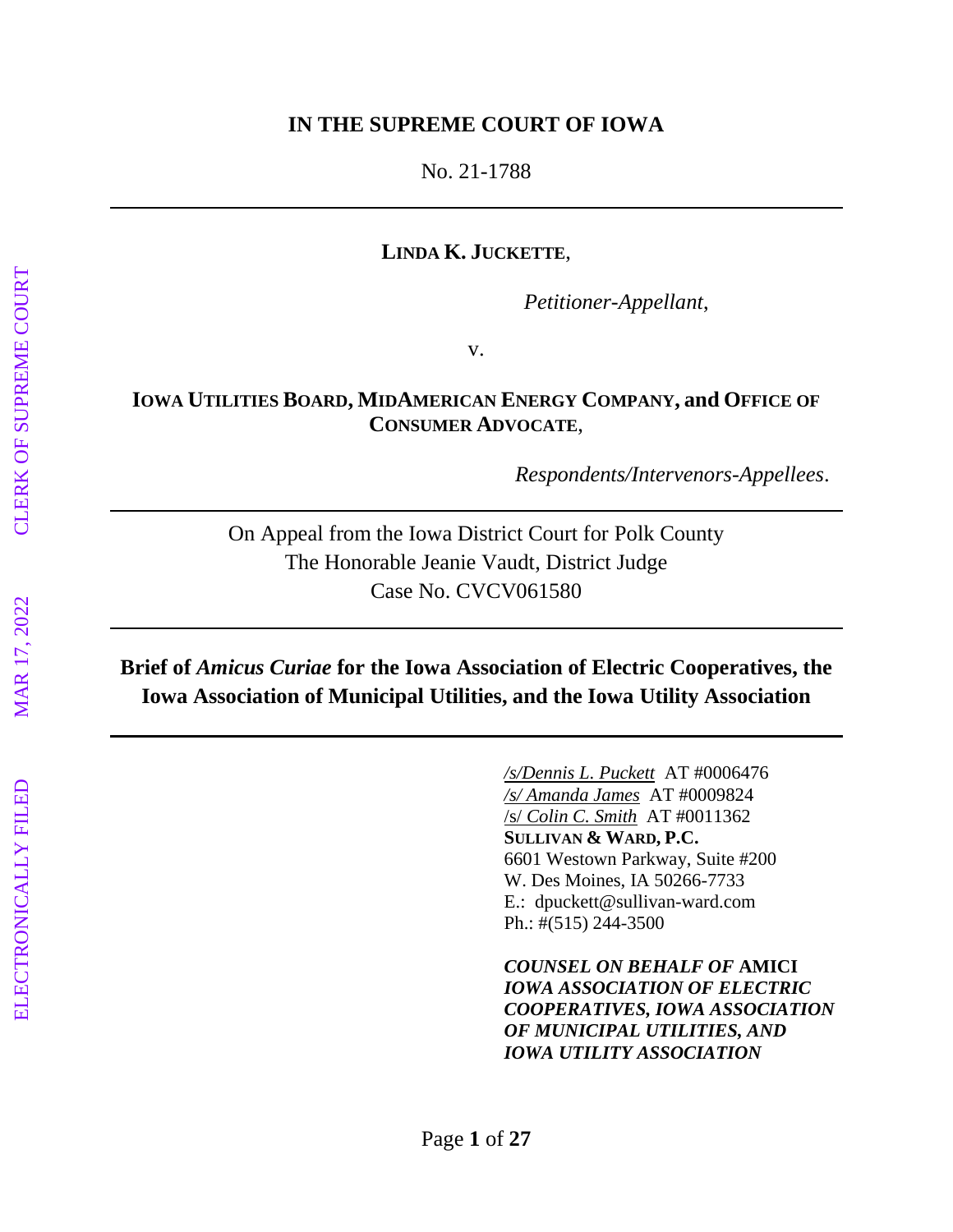# **TABLE OF CONTENTS**

| $\mathbf{L}$                                                                                                              |
|---------------------------------------------------------------------------------------------------------------------------|
| JUSTIFIABLE RELIANCE ON IOWA CODE § 306.46 BY UTILITY<br>$\Pi$ .<br>PROVIDERS (AND THE PUBLIC) CAUTIONS AGAINST REVERSING |
| $\mathsf{A}$ .                                                                                                            |
| IOWA CODE § 306.46 HAS CREATED JUSTIFIABLE RELIANCE INTERESTS<br><b>B.</b>                                                |
| DISRUPTING UTILITIES' JUSTIFIABLE RELIANCE INTERESTS WOULD HAVE<br>$C_{\cdot}$                                            |
| III. "HOLD OUT" LANDOWNERS LIKE APPELLANT SHOULD NOT BE<br>APPEASED AT THE EXPENSE OF THE PUBLIC INTEREST16               |
| RELIABLE AND REASONABLY PRICED ELECTRICITY IS IN THE PUBLIC<br>$\mathsf{A}_{\cdot}$                                       |
| THE LAW DISFAVORS "HOLD OUT" ACTORS WHEN THE PUBLIC INTEREST<br>$\mathbf{B}$ .                                            |
| IV. APPELLANT HAS THE FUNDAMENTAL ARGUMENT<br>BACKWARDS: IOWA CODE § 306.46 PROTECTS PRIVATE                              |
| V. THIS CASE HAS IMPLICATIONS BEYOND ELECTRIC LINES. 23                                                                   |
| VI. THE DISSENT AT THE IUB LEVEL WAS MISTAKEN. 24                                                                         |
|                                                                                                                           |
|                                                                                                                           |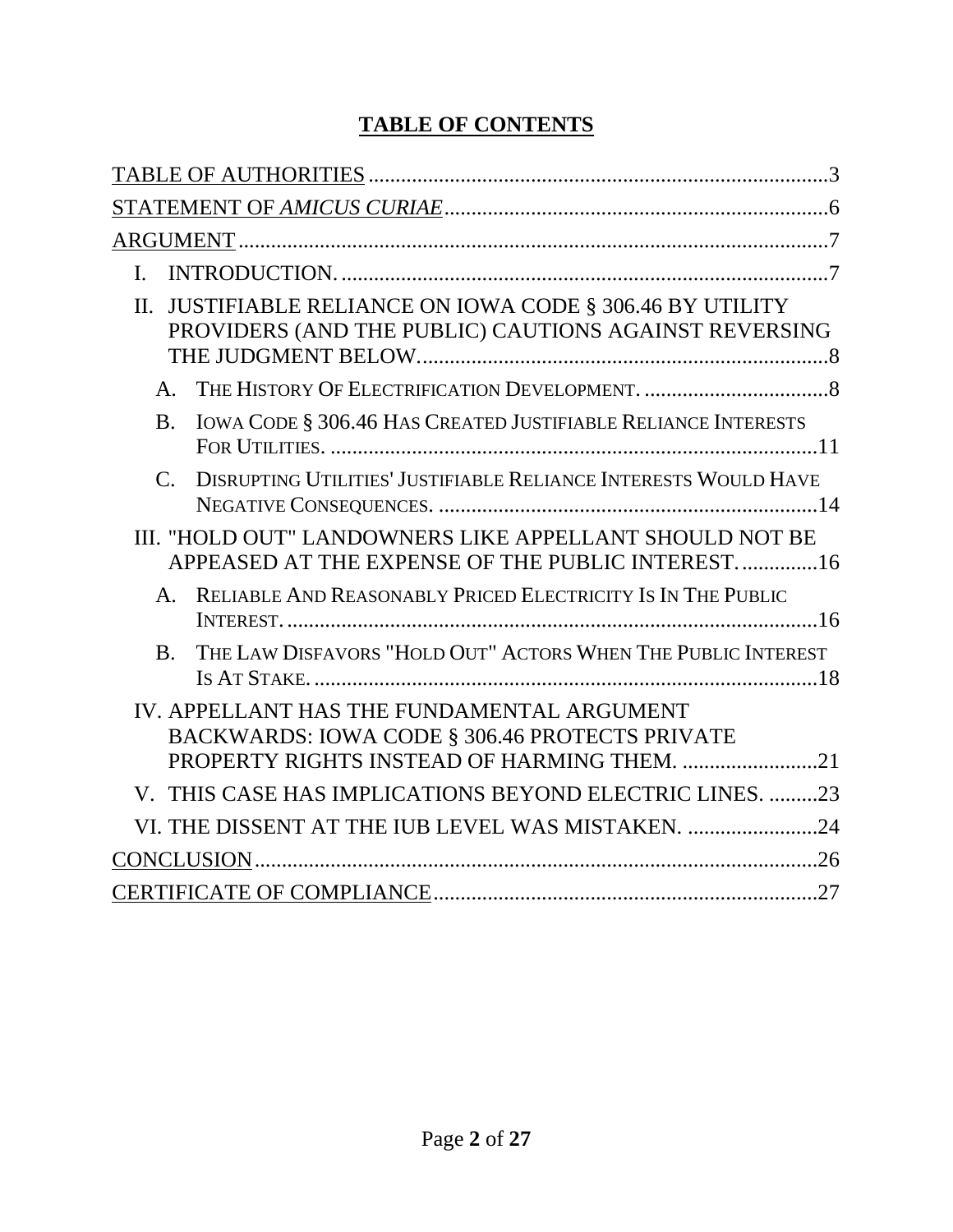# **TABLE OF AUTHORITIES**

### **Cases:**

| ------                                                                                |
|---------------------------------------------------------------------------------------|
| Bradley v. IA Dept. of Commerce, Case No. 01-0646, 2022 WL 31882863, at *3-4          |
|                                                                                       |
| Carpenter v. Comm'r of Pub. Works of City of Racine, 339 N.W.2d 608, 611 (Wis.        |
|                                                                                       |
|                                                                                       |
| City of Long Branch v. Spanos, Case No. A-2936-04T12936-04T1, 2006 WL                 |
|                                                                                       |
| Consolidated Edison Co. of N.Y. v. FERC, 823 F.2d 630, 639 n.13 (D.C. Cir. 1987)<br>9 |
| Dakota, Minn. & Eastern Ry. Corp. v. South Dakota, 362 F.3d 512, 516 (8th Cir.        |
| $\ldots$ 22                                                                           |
| Dalarna Farms v. Access Energy Coop, 792 N.W.2d 656, 660 (Iowa 2010)24                |
| Denver Sunset Nursing Home v. City of Denver, Case No. 18-0643, 2019 WL               |
|                                                                                       |
|                                                                                       |
|                                                                                       |
| Frye v. Kansas City, Mo. Police Dept., 375 F.3d 785, 792-93 (8th Cir. 2004)21         |
| Gorsche Family Partnership v. Midwest Power, Div. of Midwest Power Sys., Inc.,        |
| Hall v. Inner City Records, Case No. 79 Civ. 1854 (HFW), 1980 WL 1163, at *1          |
|                                                                                       |
| Hawkeye Land Co. v. Franklin Cnty. Wind LLC, Case No. 12, 1568, 2013 WL               |
|                                                                                       |
| Hendricks v. Hanigan, Case No. Do37609, 2002 WL 397648, at *6 (Cal. Ct. App.          |
| 16                                                                                    |
| Hixon v. Lundy, Case No. 03-2106, 2004 WL 2804857, at *2 (Iowa Ct. App. Dec.          |
|                                                                                       |
| In re Allamakee-Clayton Elec. Coop., Inc., Dkt. Nos. ETA-2015-0001, WRU-              |
|                                                                                       |
| In re Butte Fire Cases, Case No. JCCP4853, 2017 WL 9832289 (Cal. Super. Ct.           |
| Jun. 22, 2017)<br>18                                                                  |
| In re Chipotle Mexican Grill, Inc., S.E.C. No Act. Ltr., 2016 WL 626463, at *4        |
| (Feb. 12, 2016)<br>20                                                                 |
| In re D.N., Case No. 02-1410, 2003 WL 22189361, at *4 (Iowa Ct. App. Sept. 24,        |
|                                                                                       |
|                                                                                       |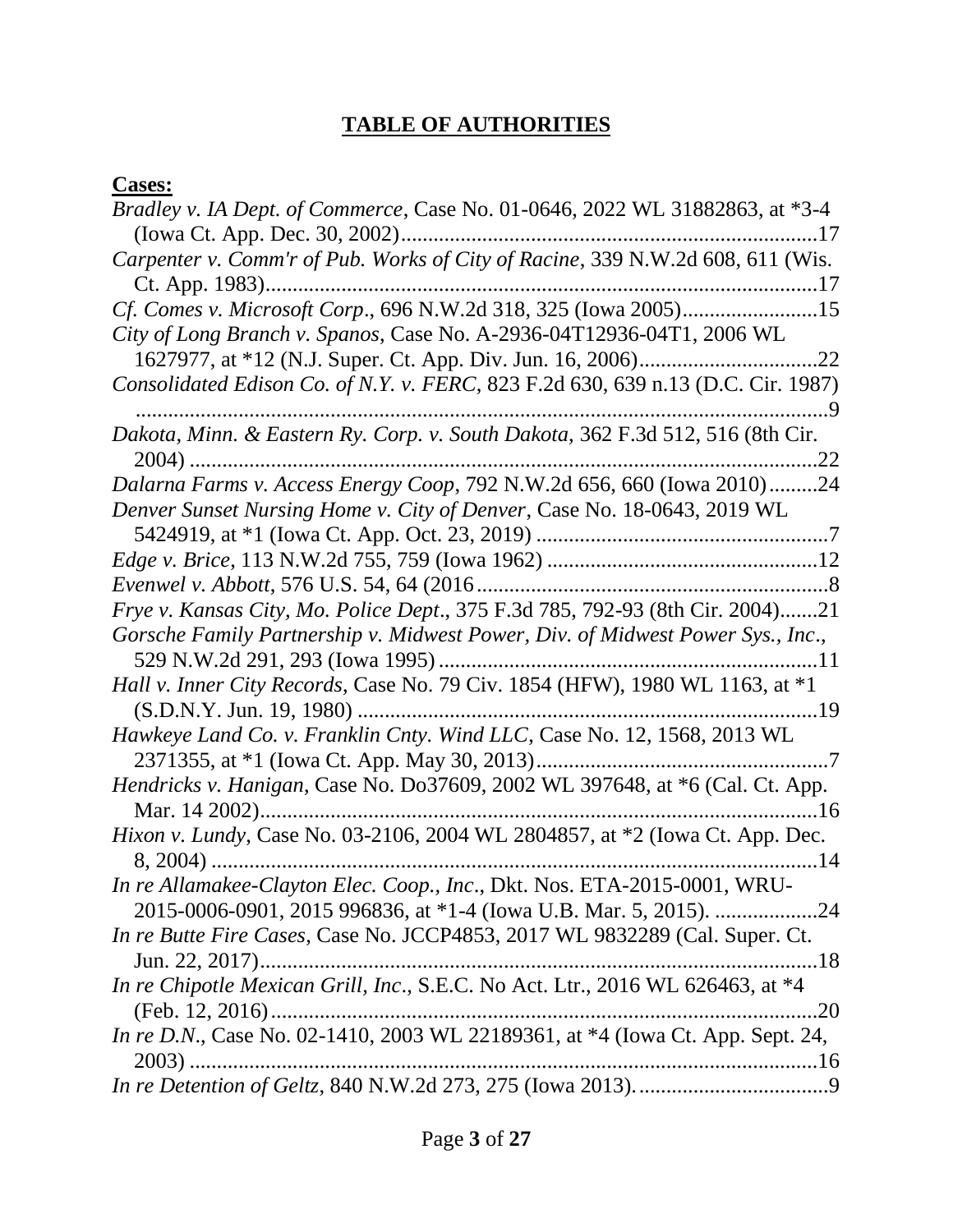| In re Marriage of Kolpek, Case No. 11-0745, 2012 WL 299512, at *3 (Iowa Ct.            |
|----------------------------------------------------------------------------------------|
|                                                                                        |
|                                                                                        |
| In re MidAmerican Energy Co., Dkt. No. E-22417, 2021 WL 1087637, at *3 (Iowa           |
|                                                                                        |
| In re MidAmerican Energy Co., Dkt. No. E-22417, 2021 WL 391886 (Iowa U.B.              |
| $\dots$ 24                                                                             |
| In re MidAmerican Energy Co., Dkt. No. E-22417, 2021 WL 391886, at *17-20              |
|                                                                                        |
| In re Nat'l Broadband Plan & State Broadband Dev. Plan, Dkt. No. NOI-2010-             |
|                                                                                        |
| <i>Keokuk Junction Ry. Co. v. IES Indus., Inc., 618 N.W.2d 352, 362-63 (Iowa 2000)</i> |
|                                                                                        |
|                                                                                        |
| Lamb Cnty. Elec. Coop., Inc. v. Pub. Util. Comm'n, 269 S.W.3d 260, 269 (Tex.           |
| App. 2008)<br>. 16                                                                     |
| Lenz. v. Hedrick, Case No. 000-1258, 2002 WL 1766629, at *1-2 (Iowa Ct. App.           |
|                                                                                        |
|                                                                                        |
| Makowski v. Mayor and City Council of Baltimore, 94 A.3d 91, 101-02 (Md. Ct.           |
|                                                                                        |
|                                                                                        |
| New Orleans Gaslight Co. v. Drainage Comm'n of New Orleans, 197 U.S. 453               |
|                                                                                        |
| Norfolk Redevelopment & Housing Auth. v. C & P Tel. Co., 464 U.S. 30, 35 (1985)        |
| 14                                                                                     |
| Northern States Power Co. v. Fed. Transit. Admin., Case No 01-295 JRT/FLN,             |
|                                                                                        |
| Pac. West Cable Co. v. City of Sacramento, Cal., 672 F. Supp. 1322, 1333 (E.D.         |
| Cal. 1987)                                                                             |
| PECO Energy Co. v. Penn. Pub. Util. Comm'n, 791 A.2d 1155, 1166 (Pa. 2002).13          |
| Penn. Water & Power Co. v. Consolid. Gas, Elec. Light & Power Co. of                   |
| Baltimore, 89 F. Supp. 452, 470 (D. Md. 1950), re'vd in part on other grounds,         |
|                                                                                        |
|                                                                                        |
| Rural Water Sys. No. 1 v. Sioux Cnty., 272 N.W.2d 466, 466-67 (Iowa 1978) 23           |
| Rutherford Elec. Membership Corp. v. Time Warner Entertainment/Advance                 |
| <i>Newhouse Partnership, Case No. 13 CVS 231, 2014 WL 2159382, at *1 (N.C.</i>         |
|                                                                                        |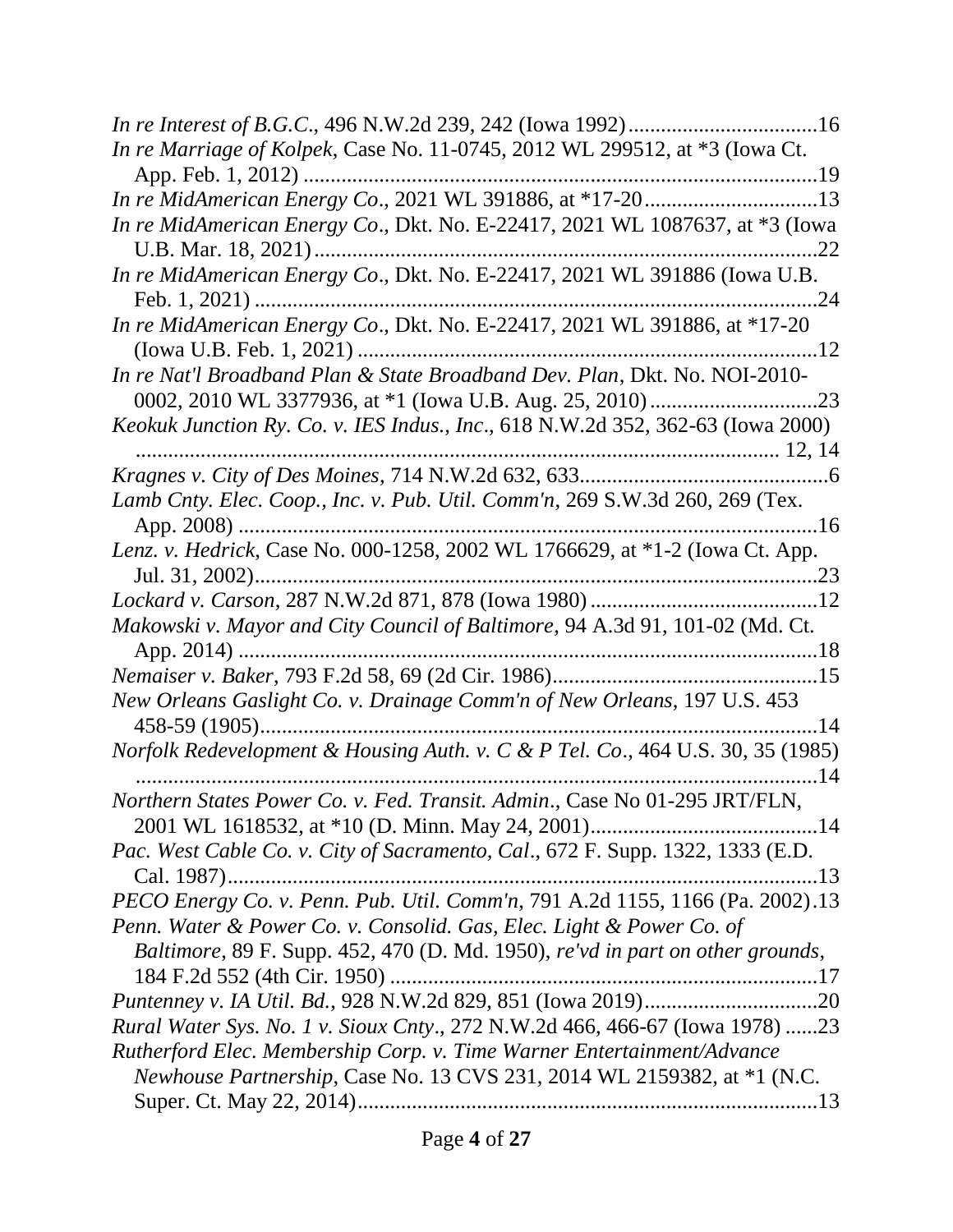| S.E. IA Coop. Elec. Ass'n v. IA Util. Bd., 633 N.W.2d 814, 820 (Iowa 2001) 16         |  |
|---------------------------------------------------------------------------------------|--|
| Schaefer v. Md. Dept. of the Envmt., Case No. JFM-13-321, 2013 WL 509168, at          |  |
|                                                                                       |  |
| <i>Spreitzer v. Hawkeye State Bank, 779 N.W.2d 726, 737 (Iowa 2009)12</i>             |  |
| <i>State v. Sickels, Case No.</i> 13-0911, 2014 WL 1234477, at *3 (Iowa Ct. App. Mar. |  |
|                                                                                       |  |
|                                                                                       |  |
| Worldwide Subsidy Group, LLC v. Fed. Int'l de Football Ass'n, Case No. 14-00013       |  |
| MMM (MANx). 2014 WL 11514475, *11 (C.D. Cal. Oct. 27, 2014)15                         |  |
| Wright v. Midwest Old Settlers & Threshers Ass'n, 556 N.W.2d 808, 810-11 (Iowa        |  |
|                                                                                       |  |
|                                                                                       |  |
| $\mathbf{C}$                                                                          |  |

# **Statutes & Admin. Rules:**

# **Other Authorities:**

| Arpan A. Sura, An End-Run Around The Takings Clause?, 50 WM. & MARY L.                  |  |
|-----------------------------------------------------------------------------------------|--|
|                                                                                         |  |
| C.C. Marvel, <i>Comment Note – Detrimental Reliance</i> , 48 A.L.R.2D 1069 (2021)14     |  |
|                                                                                         |  |
| John Fee, <i>Eminent Domain Use &amp; Abuse: Kelo In Context</i> § 6.III (Feb. 2006) 18 |  |
| Lloyd Cohen, <i>Holdouts And Free Riders</i> , 20 J. LEGAL STUD. 351, 356 (1991)19      |  |
|                                                                                         |  |
| <b>Court Rules:</b>                                                                     |  |

|--|--|--|--|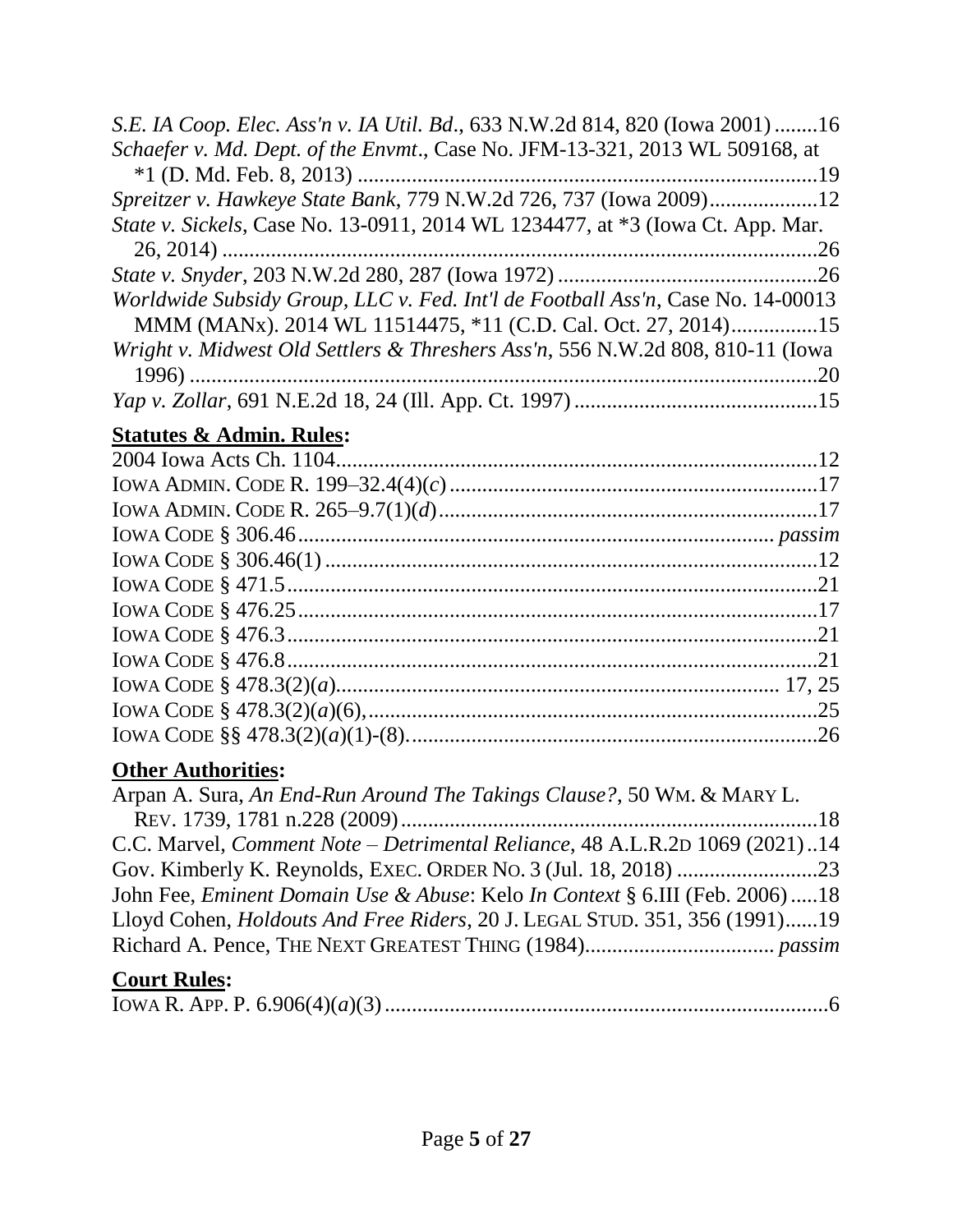#### **STATEMENT OF** *AMICUS CURIAE*

*Amici* are utility organizations with a unique interest in this case, each possessing specific knowledge and viewpoints about the underlying statutory, regulatory, and practical matters implicated by the arguments put forth by the Parties in this action. *See* IOWA R. APP. P. 6.906(4)(*a*)(3).

The Iowa Association of Electric Cooperatives ("IAEC") represents Iowa's consumer-owned electric cooperatives, serving over 650,000 Iowans in all 99 counties. Formed in 1942, the IAEC has served as the primary electric cooperative trade association whose aims include unifying and empowering Iowa's rural electric cooperatives through legal and legislative representation, regulatory oversight, training and education services, safety programs, and communications support and advocacy. The IAEC regularly participates as *amicus curiae* in litigation involving utility-related issues. *E.g*., *Kragnes v. City of Des Moines*, 714 N.W.2d 632, 633 (Iowa 2006) (IAEC as *amicus curiae*).

The Iowa Association of Municipal Utilities ("IAMU") represents 754 municipal electric, gas, water, and broadband utilities in Iowa. Formed in 1947, the IAMU is the largest organization of its kind in the United States, and provides legal, legislative, advocacy, and public policy services for its members. IAMU regularly participates as *amicus curiae* in litigation involving utility-related issues. *E.g*.,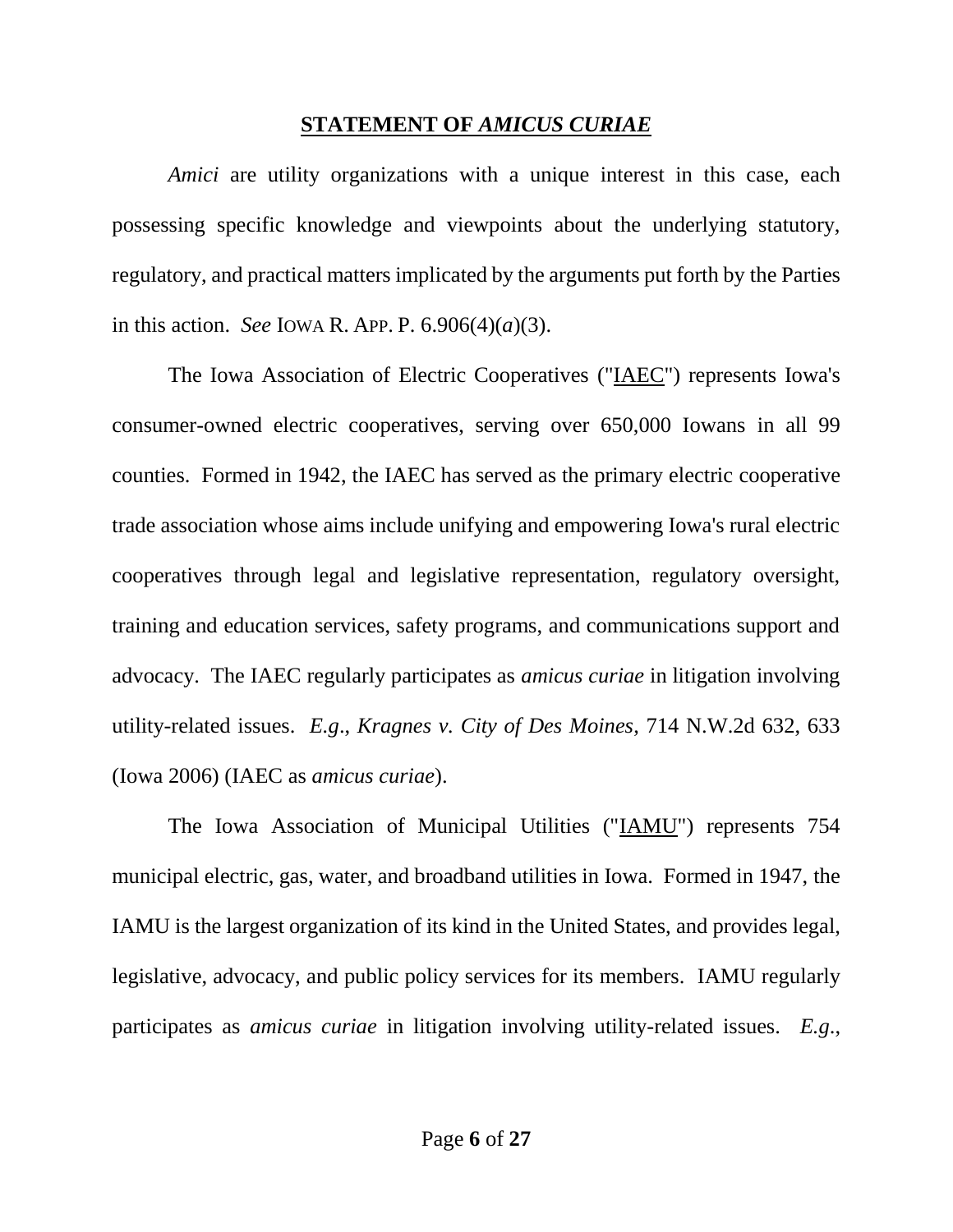*Denver Sunset Nursing Home v. City of Denver*, Case No. 18-0643, 2019 WL 5424919, at \*1 (Iowa Ct. App. Oct. 23, 2019) (IAMU as *amicus curiae*).

The Iowa Utility Association ("IUA") represents Iowa investor-owned utilities serving approximately 72 percent of the electricity customers in Iowa, as well as 95 percent of Iowa natural gas customers. The IUA provides its members with services regarding business development, economic growth, community support, job creation, and other activities. The IUA works regularly alongside the IAEC and the IAMU on issues vital to servicing electric power to Iowans. The IUA regularly participates as *amicus curiae* in litigation involving utility-related matters. *E.g*., *Hawkeye Land Co. v. Franklin Cnty. Wind LLC*, Case No. 12, 1568, 2013 WL 2371355, at \*1 (Iowa Ct. App. May 30, 2013) (IUA as *amicus curiae*).

### **ARGUMENT**

# **I. INTRODUCTION.**

Iowa utilities own, maintain, and operate tens of thousands of miles of electric lines and other utility facilities throughout Iowa. Many of those facilities are located within a public right-of-way. Electric, water, and natural gas are vital and lifesustaining services. Impeding the ability of utilities to locate facilities in the publicright-of-way would catastrophically impact the safe, reliable, and affordable delivery of utility service in this State. This would hurt rural, urban, and municipal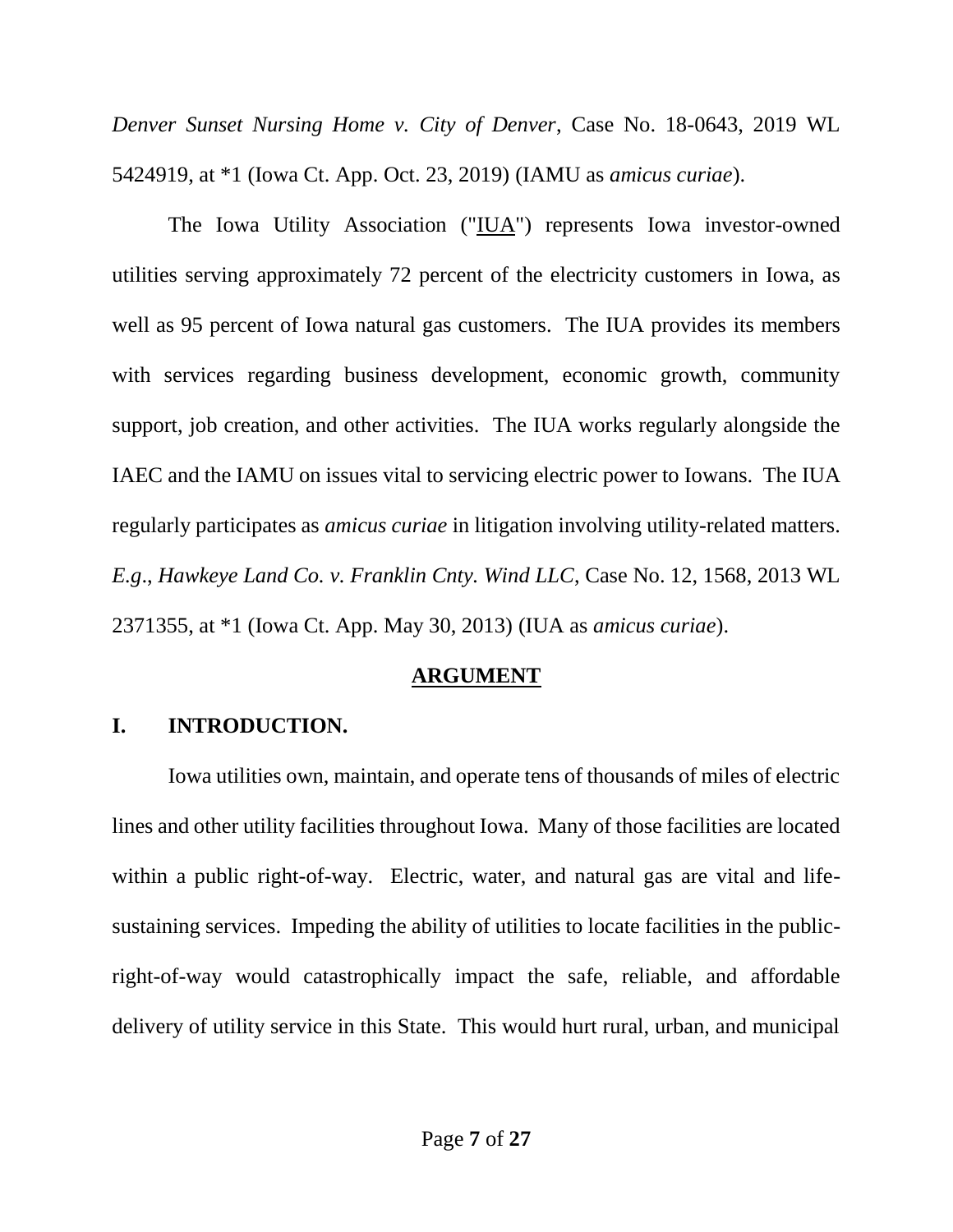end-users of utility services, particularly electric service. Such disruption is clearly not in the public interest.

The District Court properly dismissed Appellant's judicial review application and provided sound rationale for its decision. If accepted, Appellant's position would harm the reliance interests of utilities across the board, all of whom have built critical infrastructure based upon the Iowa Legislature's assurances contained in IOWA CODE § 306.46. An adverse ruling in this case would make Iowa's utility systems less safe, less reliable, and more expensive. It would impose potentially unsustainable costs on Iowa's utility providers who would have to retrofit or re-do utility facilities built long ago, increasing consumers' energy bills, and causing utilities to hesitate before building future projects, electric or otherwise.

It is in the public interest to facilitate utility service, especially electric and gas service, to all customers at a reasonable rate through the most efficient means possible. It is also in the public interest to prevent "hold out" situations like the one presented here. For the reasons below, the District Court should be affirmed.

### **II. JUSTIFIABLE RELIANCE ON IOWA CODE § 306.46 BY UTILITY PROVIDERS (AND THE PUBLIC) CAUTIONS AGAINST REVERSING THE JUDGMENT BELOW.**

### **A. THE HISTORY OF ELECTRIFICATION DEVELOPMENT.**

It is useful to begin any legal inquiry with a sufficient historical understanding of the issue in question. *See*, *e.g*., *Evenwel v. Abbott*, 576 U.S. 54, 64 (2016*)*; *In re*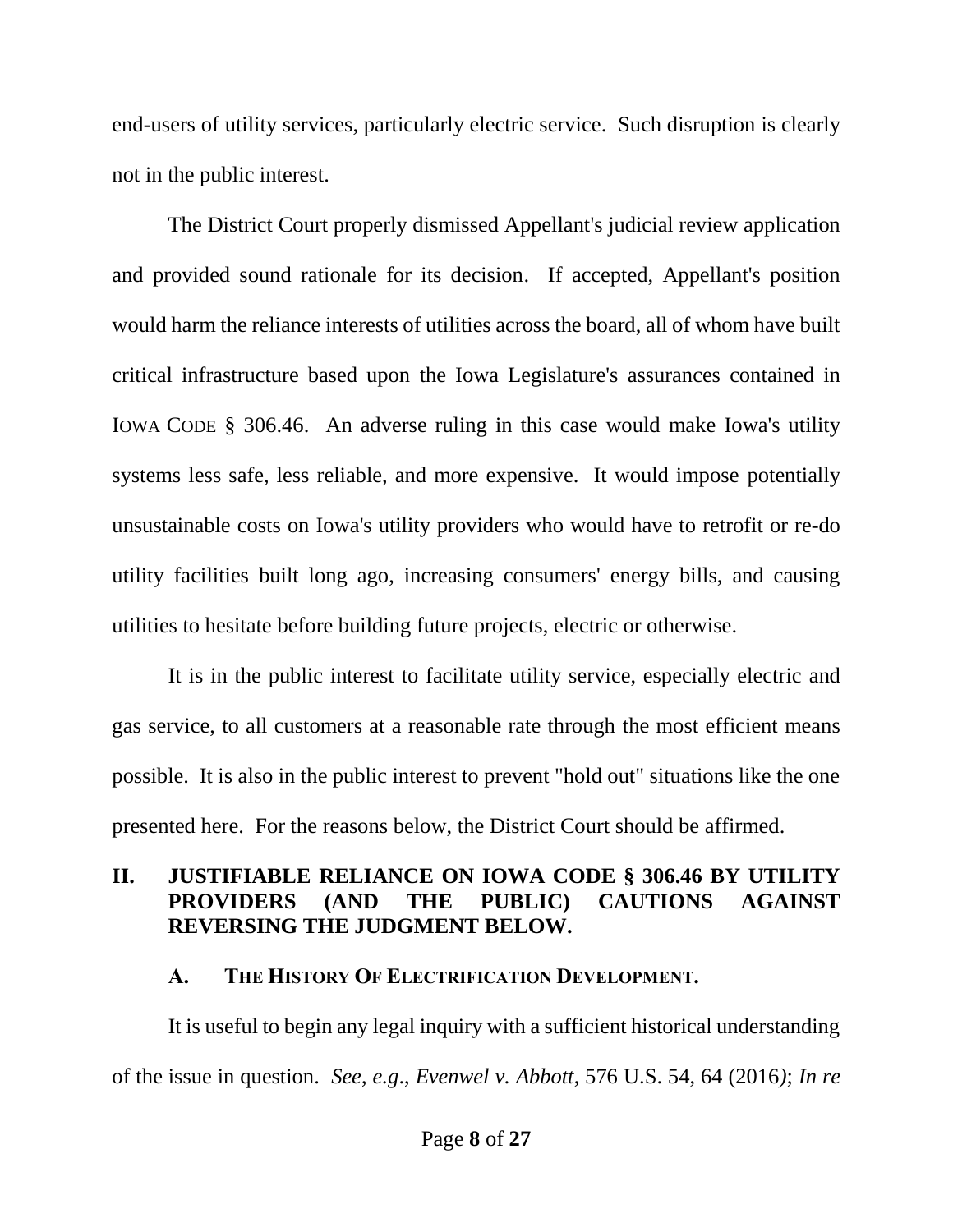*Detention of Geltz*, 840 N.W.2d 273, 275 (Iowa 2013). Mass consumer electricity availability began in 1882 in New York City. *See* Richard A. Pence, THE NEXT GREATEST THING 10 (1984) ("Pence"). That project began the industrialization of America and now-common consumer comforts, such as factory machinery, agricultural mechanization, and even living-room light bulbs. *See id*. Not surprisingly, urban areas were the first to enjoy electrification, while rural areas such as the State of Iowa — were left far behind on this development curve, mostly for economic and geographical reasons. *See id*.

One of the primary economic and geographical difficulties in electrifying states like Iowa during the early industrial period were "hold out" landowners who, recalcitrantly, wanted electricity on their own properties but did not want to grant reasonable easements for electricity facilities to flow across their own land towards their neighbors. *See id*. at 82 and 87. *See also Consolidated Edison Co. of N.Y. v. FERC*, 823 F.2d 630, 639 n.13 (D.C. Cir. 1987) (describing when an energy project "is in the hands other others, [a] hold out situation" results). To avoid these hold out problems, energy providers started utilizing infrastructure that predated electricity altogether: public right-of-ways. *See* Pence, at 87-89. This was a natural solution to the problem presented. Rural state residents used county roads, farm-to-market routes, and the like in everyday life. They lived by them and early maps of rural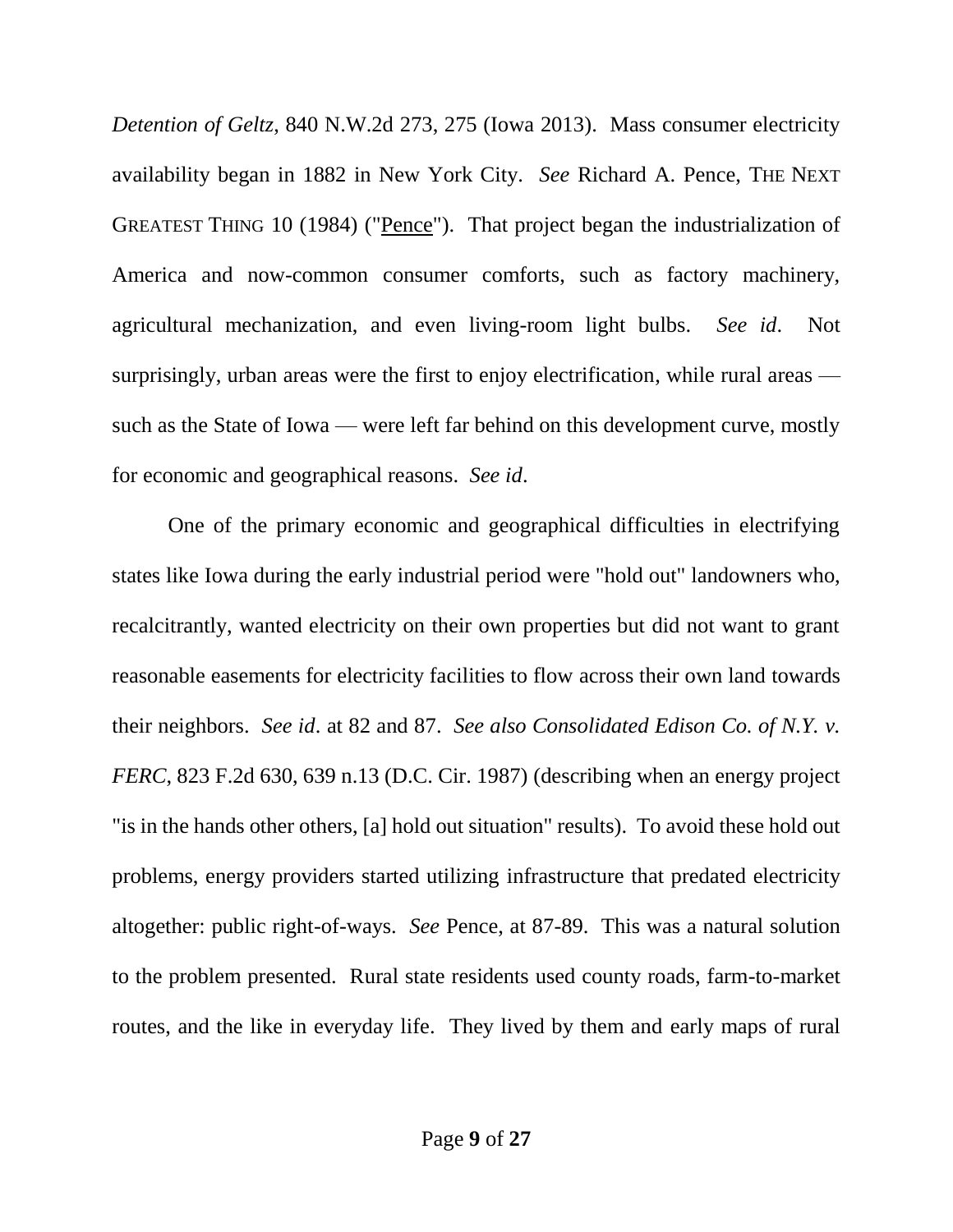electrification show electric lines traced fairly identically to those public right-ofway passages. *See id*. at 89.

This development strategy served consumers and created the economical and geographical efficiencies needed to make industrialization work. It also circumvented "hold out" problems caused by uncooperative land owners who shunned reasonable efforts by utilities to obtain easements. This framework was so successful in its design that there are documented incidences of landowners literally moving their homes — physically hauling whole structures to alternative locations, with doors, windows, shingles, and all — to areas closer to public roads so as to be able to obtain electricity. *See id.* at  $87<sup>1</sup>$  Over time, this practice of utilizing road right-of-ways for utility service became so pervasive and efficient that by present day, all fifty states and the District of Columbia have some form of statute or regulation regarding a utility's use of the public right-of-way for service purposes.<sup>2</sup>

l

<sup>&</sup>lt;sup>1</sup> "One farmer was told his home was too far from the electric line. A few days later he returned, waving his \$5 [sign-up fee]. 'I moved my house,' he said in triumph." Pence, at 87 (describing the lengths individuals went to in order to obtain reliable and affordable electricity).

<sup>2</sup> *See*, *e.g*., ALA. CODE §§ 11-43-62 and 11-50-B-3; ALASKA STAT. § 38.05.810(e); ARIZ.REV. STAT. §§ 9-581 through 9-583; ARK.CODE ANN. § 14-200- 101; CAL. PUB. UTIL. COMM'N, Dec. No. 98-10-058, No. R. 95-04-043 (Filed Apr. 26, 1995); COLO. REV. STAT. §§ 38.5.5-101 through 38-5.5-108, and 38-5.5-104; CONN. GEN. STAT. § 16-228; DEL. CODE tit. 22, § 103 and tit. 26, § 901; D.C. CODE §§ 10-1141.03 and 43-1454(a); FLA. STAT. Ch. 202.10 through 10-202.41; GA.CODE §§ 32-4-92 and 46-5-1(a); HAW. REV. STAT. § 264-13; IDAHO CODE §§ 62-701 and 62-701A(2); 35 ILL. COMP. STAT. 635/5 and 625/10(b); IND. CODE § 8-1-2-101(b);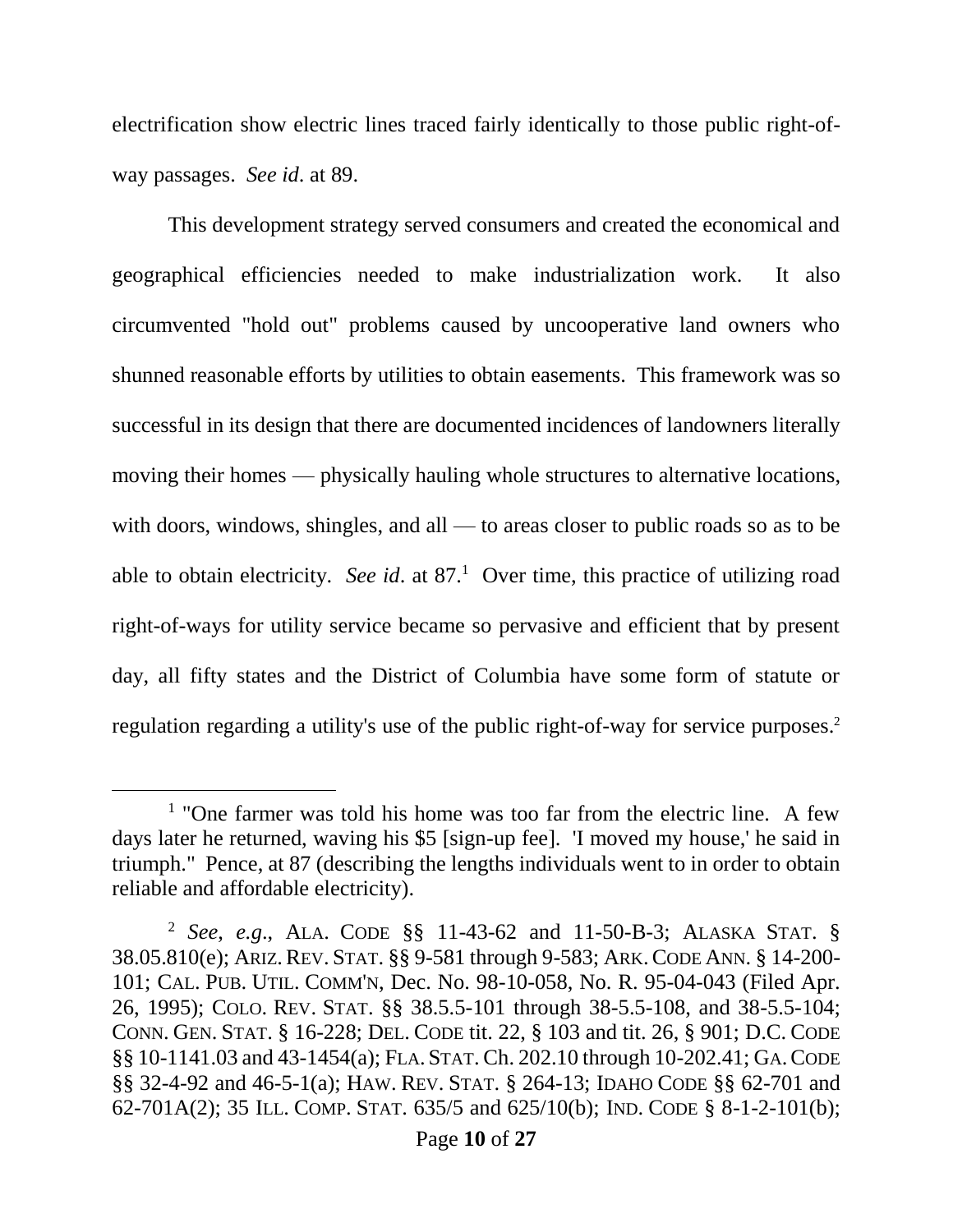*See Gorsche Family Partnership v. Midwest Power, Div. of Midwest Power Sys., Inc*., 529 N.W.2d 291, 293 (Iowa 1995) (upholding an administrative order permitting a new electric transmission line in a pre-existing electric line easement area to reduce "the interference with the use of land" held by private owners).

### **B. IOWA CODE § 306.46 HAS CREATED JUSTIFIABLE RELIANCE INTERESTS FOR UTILITIES.**

Despite having utilized public right-of-ways for decades during the initial electrification of Iowa, in 2000, the Iowa Supreme Court ruled an easement obtained by a city through condemnation did not include the right of a utility to install poles

 $\overline{a}$ 

IOWA CODE §§ 306.46 and 477.1; KAN. STAT. § 17-1902(B); KY. REV. STAT. § 278.540; LA. REV. STAT. §§ 33:4401, 48:381.1(C), and 48:381.3(A)(2); ME. REV. STAT. tit. 35-A §§ 2502 through 2507, and 2307; MD. CODE art. 23A, § 2; MASS GEN. LAWS ch. 166, § 25 and 25A; MICH. COMP. LAWS §§ 484.3101 through 484.3120; MINN. STAT. § 237.04; MISS.CODE § 21-27-1; MO.REV. STAT. § 67.1832; MONT. CODE §§ 7-3-4449, 7-3-2220, and 69-4-101; NEB. REV. STAT. § 86-704(1); NEV. REV. STAT. §§ 707.250 and 707.280; N.H. REV. STAT. § 231:161, I(a)-(c); N.J. STAT. §§ 48:5A-20(a) and 48:17-11; N.M. STAT. §§ 3-42-2A and 19-7-57; N.Y. GEN. CITY LAW § 20, N.Y. GEN. VILLAGE LAW § 4-412, N.Y. TOWN LAW § 64, and N.Y. TRANSP. CORP. LAW § 27; N.C. GEN. STAT. §§ 62-39 and 62.182; N.D. CENT. CODE § 49-09-16; OHIO REV. CODE § 4939.01 through 2939.09; OKLA. CONST. art. IX, § 2, OKLA. STAT. tit. 11 § 36-101, and OKLA. STAT tit. 18, § 601; 71 P.A. CONS. STAT. § 194; R.I. GEN. LAWS §§ 37-7-8 and 39-17-1; S.C. CODE §§ 58-9-2240 and 58-12-10; S.D. CODIFIED LAWS §§ 49-7-22 and 49-32-1; TENN. CODE §§ 65-21-103 and 65-21-201; TEX. LOC. GOV'T CODE §§ 203.001 through 283.002; UTAH CODE §§ 54-4-25 and 72-7-102; V.T. STAT. tit. 19, § 1111(a) and tit. 30, § 2502; V.A. CODE §§ 56-458 and 566-462; WASH. REV. CODE §§ 35.99.020 and 35.99.040; W. VA. CODE §§ 8-31-1, 8-31-2, and 17-4-8; WIS. STAT. §§ 62.14(6)(b), 196.58, and 196.499(14); and WYO. CONST. art. 10, § 17, WYO. CONST. art. 13, § 4, and WYO. STAT. § 15-1-103.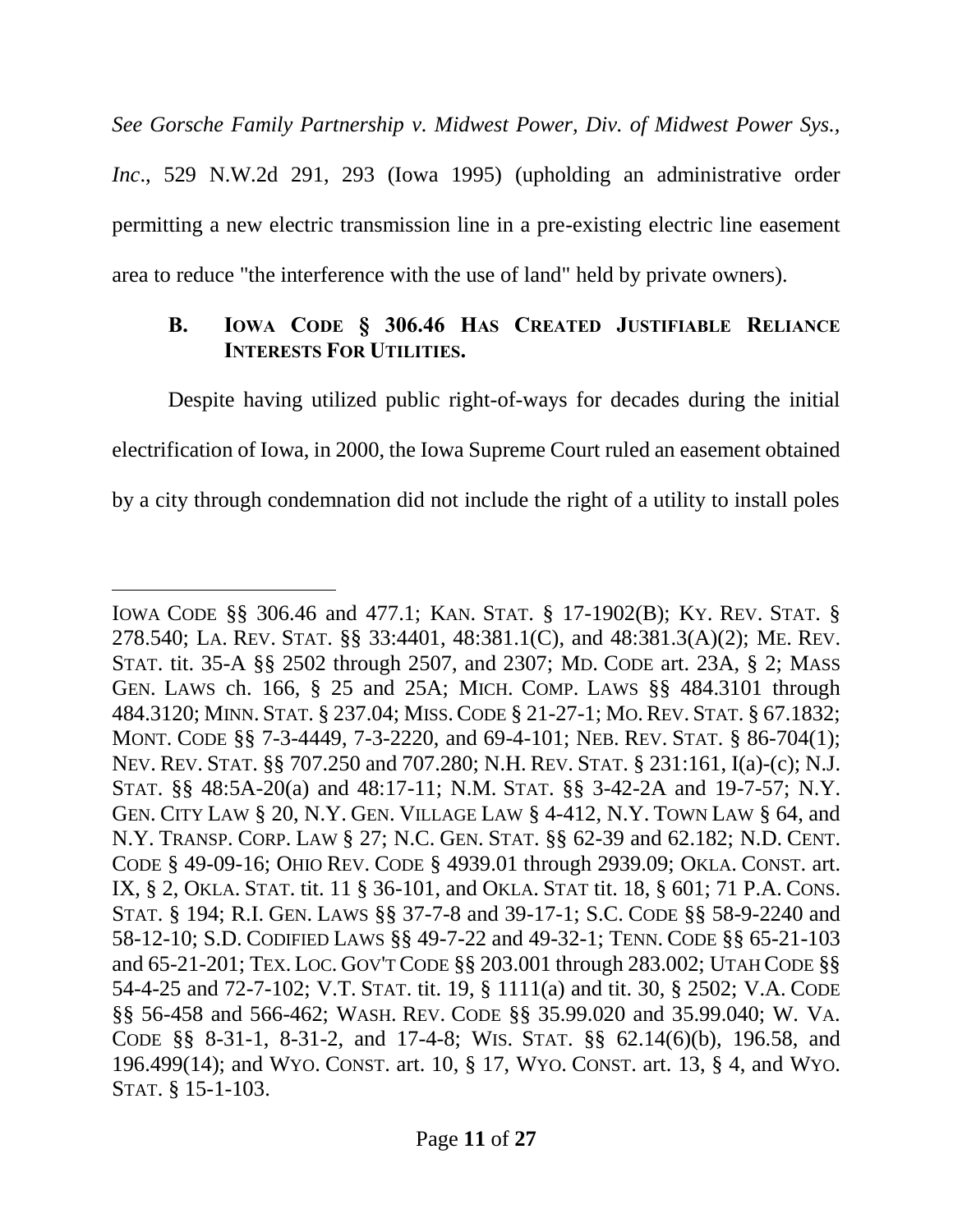and power lines in a specific right-of-way without just compensation. *See Keokuk Junction Ry. Co. v. IES Indus., Inc*., 618 N.W.2d 352, 362-63 (Iowa 2000). Shortly after, in response to the *Keokuk Junction* decision, the Iowa Legislature exercised its general police powers to enact a new statute to expressly provide a public utility "may construct, operate, repair, and maintain its utility facilities within a public road right-of-way." IOWA CODE § 306.46(1). As was explained by the Iowa Utilities Board ("IUB") below, this new statute was intentionally designed to abrogate the *Keokuk Junction* case. *See In re MidAmerican Energy Co*., Dkt. No. E-22417, 2021 WL 391886, at \*17-20 (Iowa U.B. Feb. 1, 2021). *See also* 2004 Iowa Acts Ch. 1104.

Utilities in Iowa have justifiably relied on both the historical context and this statutory provision when planning, constructing, maintaining, and repairing electrical facilities in public right-of-ways for years. *See*, *e.g*., *Spreitzer v. Hawkeye State Bank*, 779 N.W.2d 726, 737 (Iowa 2009) (holding justifiable reliance is a subjective test, the key being whether in view of the circumstances a party would have the right to rely on information possessed at the time); *Lockard v. Carson*, 287 N.W.2d 871, 878 (Iowa 1980) (same). Indeed, before the *Keokuk Junction* case, it was generally accepted based upon historical and legal practices that utility systems in the public right-of-way were the norm. *See Edge v. Brice*, 113 N.W.2d 755, 759 (Iowa 1962) (noting that "[a]ll parties concede public utilities have the right to use highway rights of way" and the "[u]tility facilities were occupying rights of way"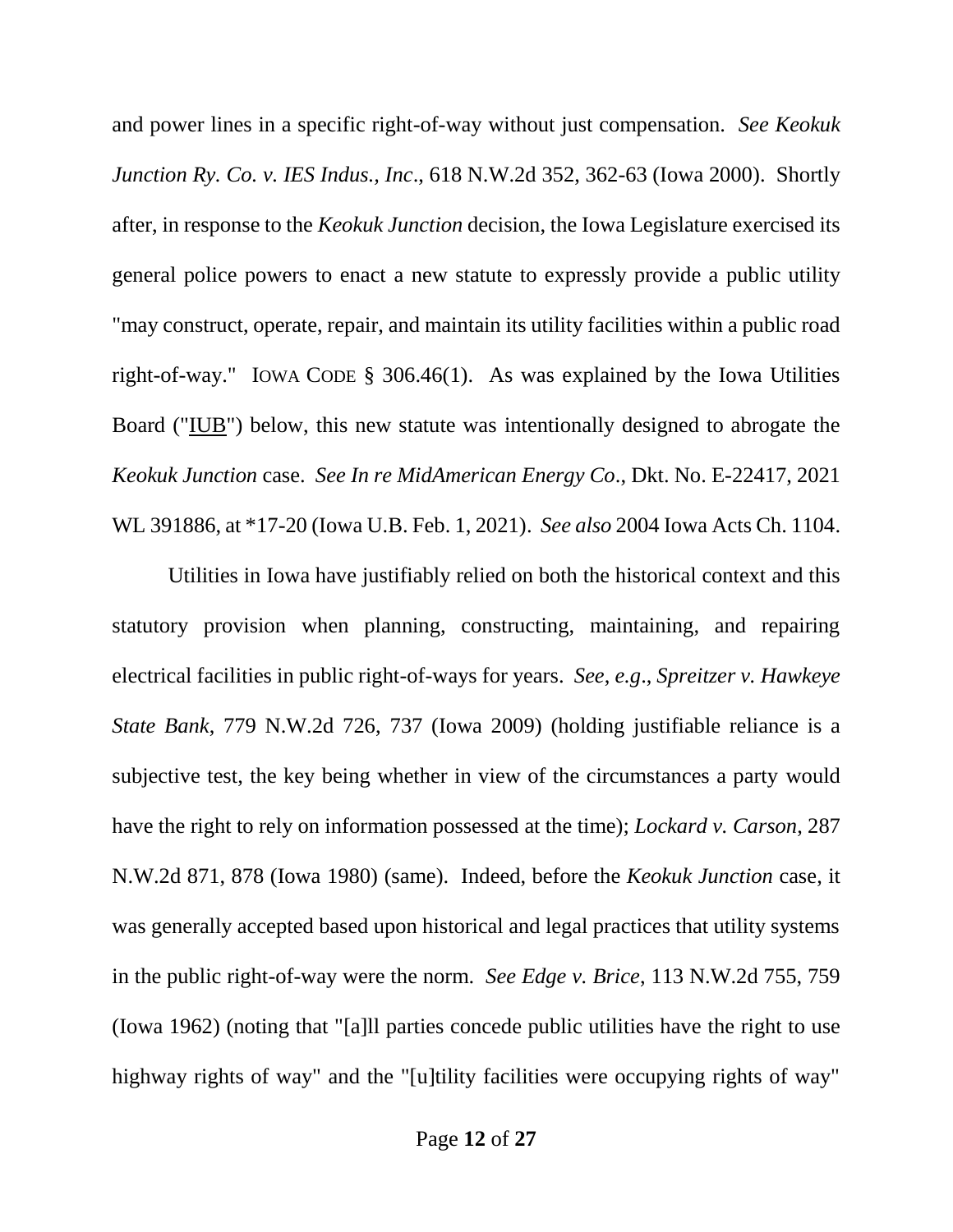long before the litigation began). *See also Pac. West Cable Co. v. City of Sacramento, Cal*., 672 F. Supp. 1322, 1333 (E.D. Cal. 1987) (describing legislative history regarding "authorizing construction of [utility] systems over public rightsof-way and utility easements.").

IOWA CODE § 306.46 restored and buttressed Iowa utilities' reliance interest — one recognized similarly by courts and utilities in other jurisdictions. *See In re MidAmerican Energy Co*., 2021 WL 391886, at \*17-20; *see also PECO Energy Co. v. Penn. Pub. Util. Comm'n*, 791 A.2d 1155, 1166 (Pa. 2002) (acknowledging "respective historic and prospective benefits that utilities and their ratepayers enjoy from placement of utility facilities in public rights-of-way" and dismissing "abrogat[ing] common law rule [and] def[ying] logic" to the contrary); *Rutherford Elec. Membership Corp. v. Time Warner Entertainment/Advance Newhouse Partnership*, Case No. 13 CVS 231, 2014 WL 2159382, at \*1 (N.C. Super. Ct. May 22, 2014) ("Networks for transmitting and distributing electric power and telecommunications have historically been above ground using utility poles placed in the public rights-of-way, usually along roads and highways."); Pence, at 39 (discussing the federal government's encouragement of using pre-existing "multipleuse development…systems for…electric power," so "[t]he greatest good for the greatest number for the longest time" can be achieved.).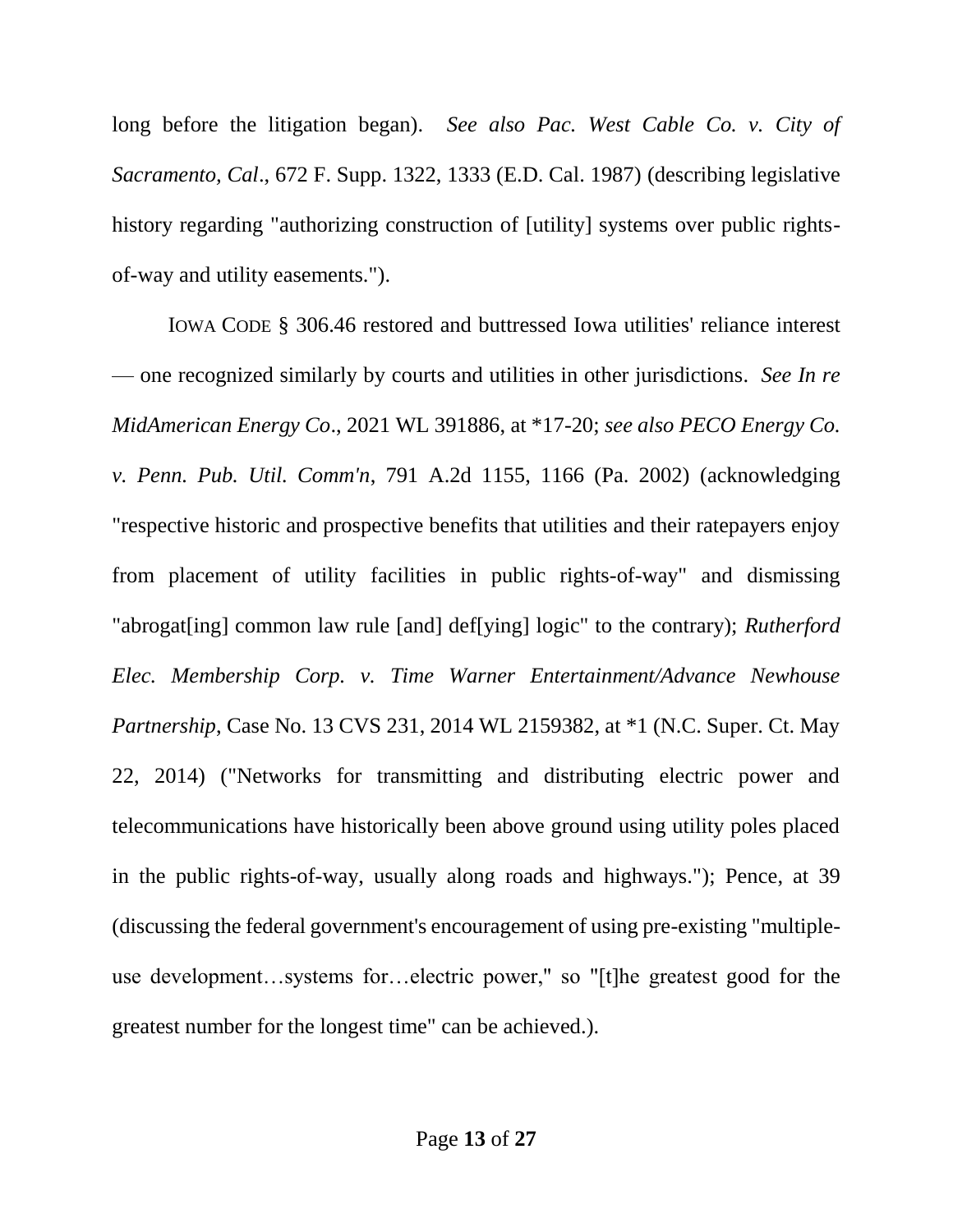The enactment of IOWA CODE § 306.46 to restore confidence in the planning, construction, maintenance, and repair of utility systems in public right-of-ways in Iowa after the *Keokuk Junction* decision reflected sound public policy. *See*, *e.g*., *Norfolk Redevelopment & Housing Auth. v. C & P Tel. Co*., 464 U.S. 30, 35 (1985) (noting the permissibility of utility use of public right-of-ways at common law); *New Orleans Gaslight Co. v. Drainage Comm'n of New Orleans*, 197 U.S. 453 458-59 (1905) (recognizing a gas company had been granted rights to use city streets for its business of providing utility services); *Northern States Power Co. v. Fed. Transit. Admin*., Case No 01-295 JRT/FLN, 2001 WL 1618532, at \*10 (D. Minn. May 24, 2001) ( "The common law rule, as noted above, has long been that utilities' rights to use streets and public rights-of-way are subject [only] to governmental police powers…").

#### **C. DISRUPTING UTILITIES' JUSTIFIABLE RELIANCE INTERESTS WOULD HAVE NEGATIVE CONSEQUENCES.**

"[W]hen a party relies to his detriment" on the assumptions provided by another, equity recognizes the courts should step up "in order to prevent the relying party from being harmed." C.C. Marvel, *Comment Note* – *Detrimental Reliance*, 48 A.L.R.2D 1069 (2021) (collecting authorities). *Accord Hixon v. Lundy*, Case No. 03-2106, 2004 WL 2804857, at \*2 (Iowa Ct. App. Dec. 8, 2004) (discussing detrimental reliance). Iowa's utility providers have relied on IOWA CODE § 306.46 and the common law rules regarding placing facilities in the public right-of-way for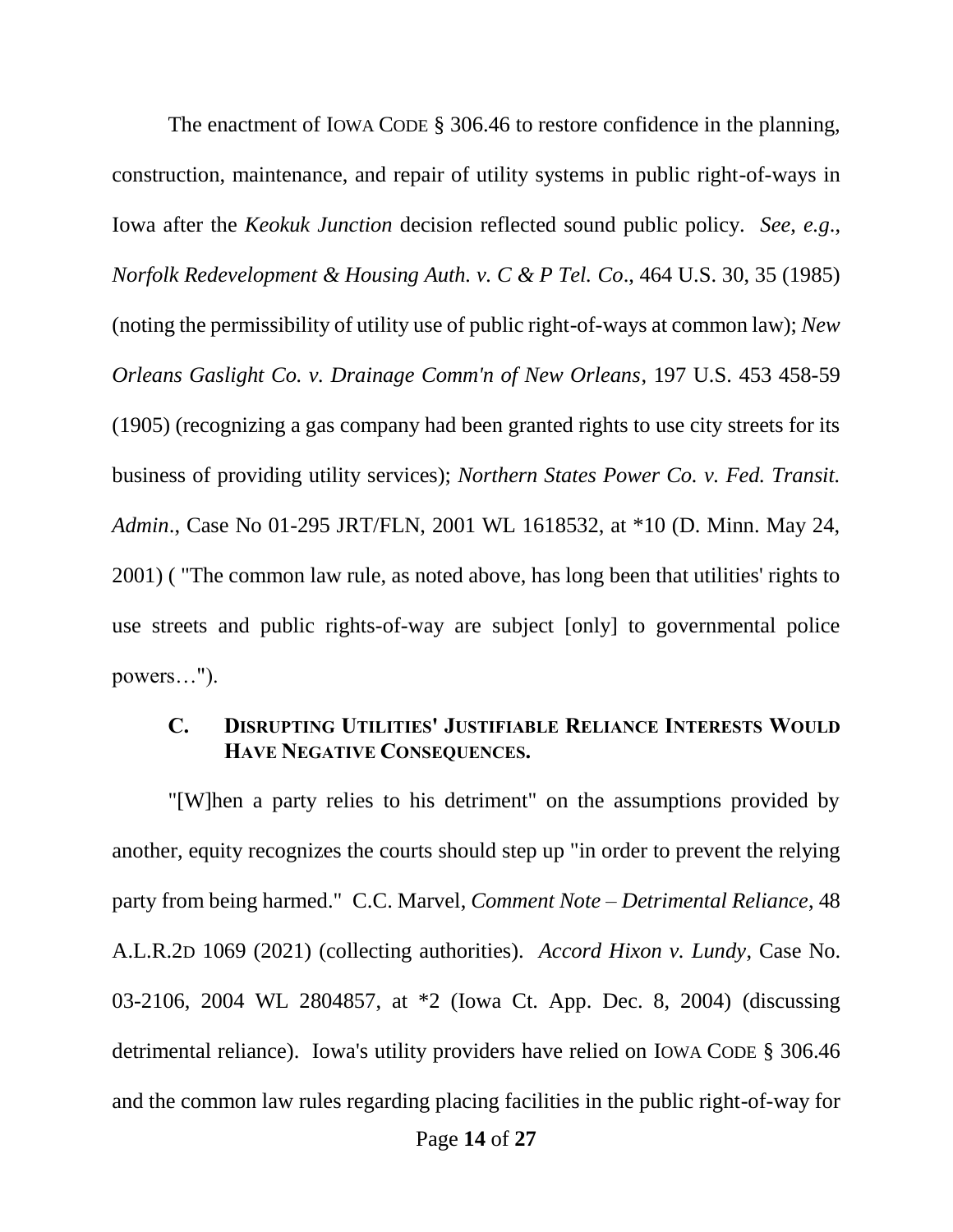many years. *See Yap v. Zollar*, 691 N.E.2d 18, 24 (Ill. App. Ct. 1997) ("In this matter, the plaintiffs detrimentally relied on the statute as it existed…"). When a company "has relied during their long years of service" upon "promised…benefits," and felt "protected by strong legislative policy," only to have those benefits ripped from them, that is akin to "pulling the rug out from under" them. *Nemaiser v. Baker*, 793 F.2d 58, 69 (2d Cir. 1986). "[P]ulling the rug out from beneath a performer of services is unfair." *Worldwide Subsidy Group, LLC v. Fed. Int'l de Football Ass'n*, Case No. 14-00013 MMM (MANx). 2014 WL 11514475, at \*11 (C.D. Cal. Oct. 27, 2014).

It is nearly impossible to estimate the enormous costs that would result if Iowa utilities were required to suddenly abandon the use of public right-of-ways, reconfigure their systems, and halt or re-route future projects already planned. It would certainly cost in the millions of dollars and possibly interrupt utility services to untold numbers of Iowans. Any inefficiencies caused by such a decision would result in incurred costs being tacked onto the bills of utility consumers to make up for increased planning, overhead, locating, design, construction, maintenance, and repair. *Cf. Comes v. Microsoft Corp*., 696 N.W.2d 318, 325 (Iowa 2005) (explaining how "increased costs will ultimately be passed on to the consumer" as a rule of simple "economics.").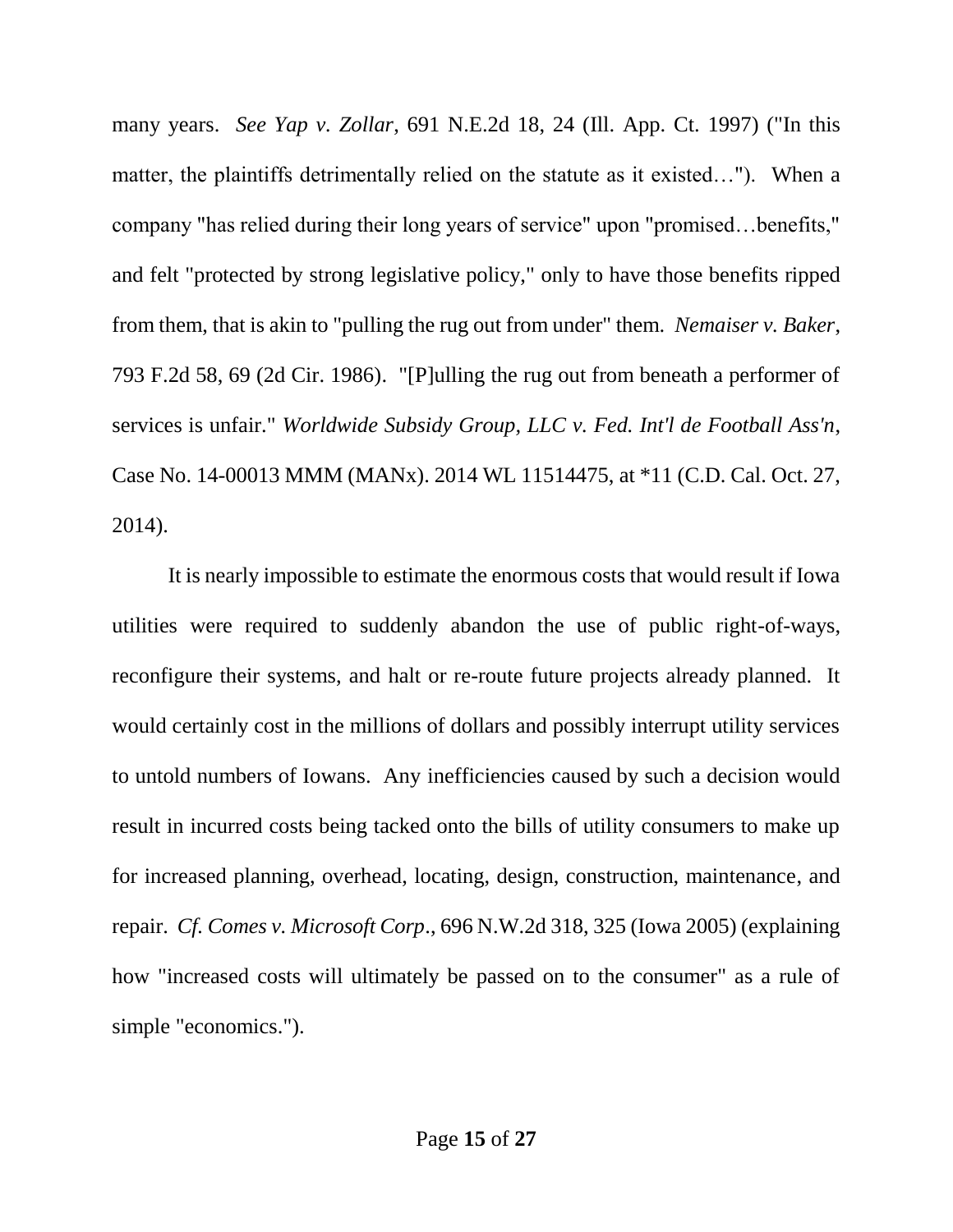In short, a ruling in favor of Appellant would be calamitous to utility companies and to the pocketbooks of Iowans. *See*, *e.g*., *In re Interest of B.G.C*., 496 N.W.2d 239, 242 (Iowa 1992) ("In interpreting a statute, one of the considerations is the practical effects of a particular interpretation."); *In re D.N*., Case No. 02-1410, 2003 WL 22189361, at \*4 (Iowa Ct. App. Sept. 24, 2003) ("we must consider the practical effects of any particular statutory interpretation…[u]nreasonable, unjust, and absurd results should be avoided…[w]e further presume the Legislature did not intend a result that defeats the avowed public policy of this State.") (citations omitted).

#### **III. "HOLD OUT" LANDOWNERS LIKE APPELLANT SHOULD NOT BE APPEASED AT THE EXPENSE OF THE PUBLIC INTEREST.**

### **A. RELIABLE AND REASONABLY PRICED ELECTRICITY IS IN THE PUBLIC INTEREST.**

It is in the public's interest that everyone receives reliable electricity at a reasonable price. *See S.E. IA Coop. Elec. Ass'n v. IA Util. Bd*., 633 N.W.2d 814, 820 (Iowa 2001) ("We have already found the transmission of electricity to the public constitutes a public use…"). *See also Lamb Cnty. Elec. Coop., Inc. v. Pub. Util. Comm'n*, 269 S.W.3d 260, 269 (Tex. App. 2008) (noting the public interest of providing electricity to the public); *Hendricks v. Hanigan*, Case No. Do37609, 2002 WL 397648, at \*6 (Cal. Ct. App. Mar. 14 2002) (describing the "broad public interest" of electric power to consumers at "just and reasonable rates."); *Penn. Water*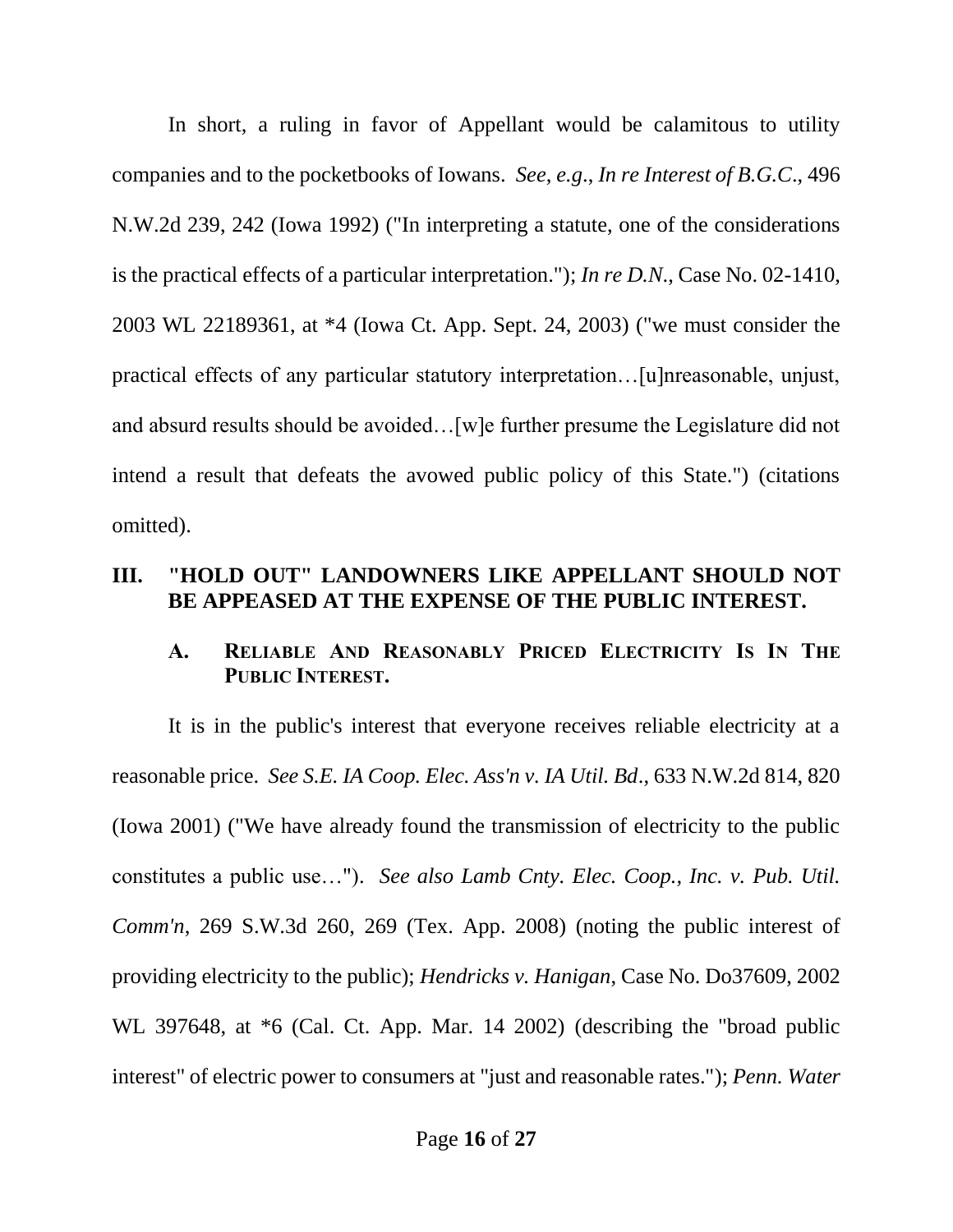*& Power Co. v. Consolid. Gas, Elec. Light & Power Co. of Baltimore*, 89 F. Supp. 452, 470 (D. Md. 1950), *re'vd in part on other grounds*, 184 F.2d 552 (4th Cir. 1950) (noting the "manifold uses of electricity in this electric age" and the "public interest [that] has enabled [everyone] to meet the public requirements" thereof).

This well-established public policy is codified under Iowa law. *See* IOWA CODE § 476.25 ("It is declared in the public interest to encourage the development of…statewide electric service…[and to] establish service areas within which specific electric utilities shall provide electric service to customers…"). It is manifestly in the public interest to have reliable and reasonably priced electricity available to the community being served. *See* IOWA CODE § 478.3 (2)(*a*) (articulating the "overall plan of transmitting electricity in the public interest…"); IOWA ADMIN. CODE RS. 199–32.4(4)(*c*) and 265–9.7(1)(*d*) ("'public interest' means that which is beneficial to the public as a whole…"); *Bradley v. IA Dept. of Commerce*, Case No. 01-0646, 2022 WL 31882863, at \*3-4 (Iowa Ct. App. Dec. 30, 2002) (the public use was served by granting an electric transmission line supported by substantial evidence). *See also Carpenter v. Comm'r of Pub. Works of City of Racine*, 339 N.W.2d 608, 611 (Wis. Ct. App. 1983) (acknowledging "the city's legitimate public interest in providing efficient [services] to the community as a whole."); *In re Butte Fire Cases*, Case No. JCCP4853, 2017 WL 9832289 (Cal.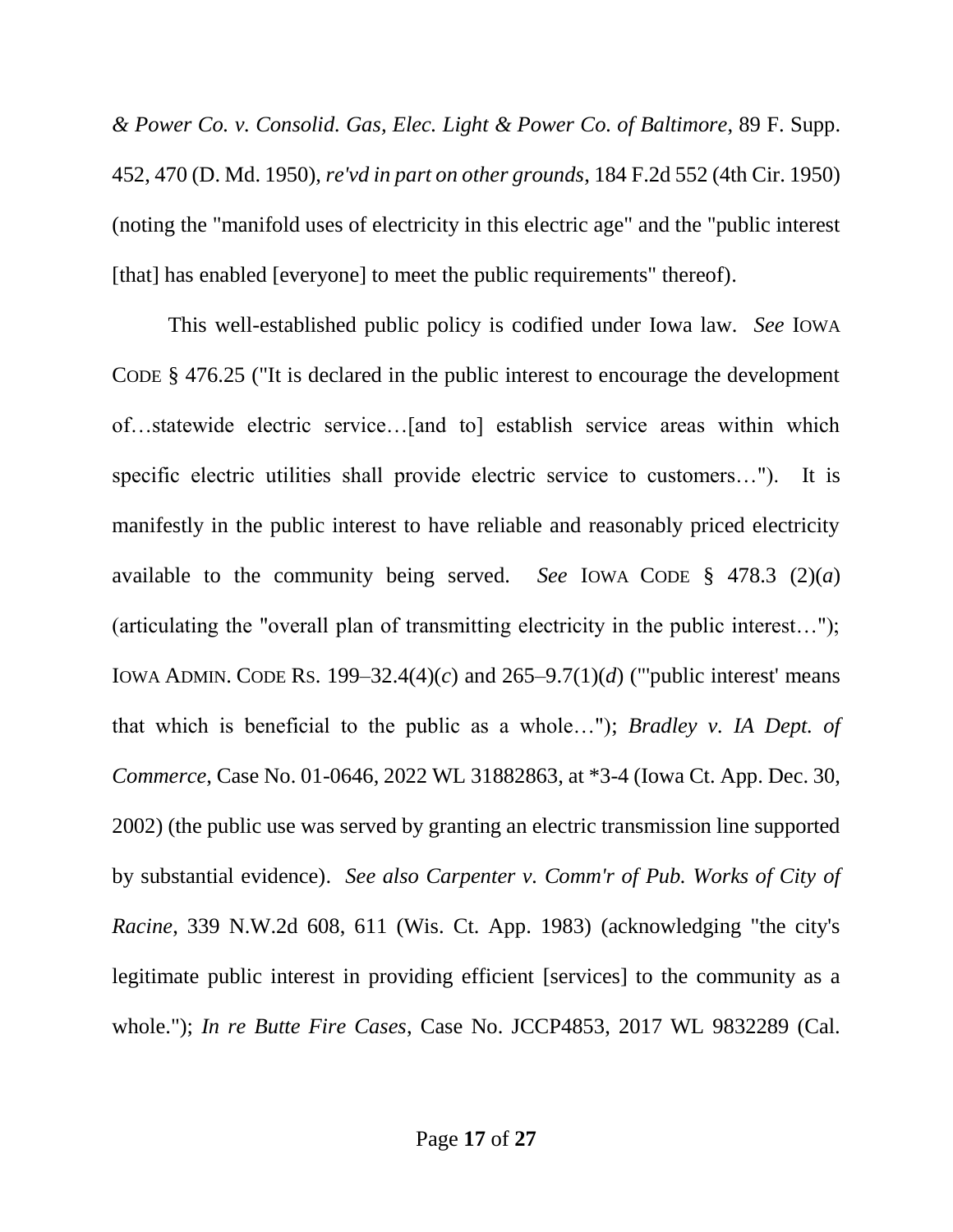Super. Ct. Jun. 22, 2017) (recognizing a utility's "obligation to provide a vital public interest (electricity).").

# **B. THE LAW DISFAVORS "HOLD OUT" ACTORS WHEN THE PUBLIC INTEREST IS AT STAKE.**

As one court put it:

"A hold out occurs where, '[d]uring the property assemblages, whether private or public, one or more property owners resist in selling, wanting to be the last owner of a parcel or among the last, in order to be able to demand higher prices for their property because they are holding up a larger project.'"

*Makowski v. Mayor and City Council of Baltimore*, 94 A.3d 91, 101-02 (Md. Ct.

App. 2014) (citing and quoting *Mayor and City Council of Baltimore v. Valsamaski*, 916 A.2d 324, 346 n.18 (Md. Ct. App. 2007)). *See also* Arpan A. Sura, *An End-Run Around The Takings Clause?*, 50 WM. & MARY L. REV. 1739, 1781 n.228 (2009) ("In a hold out situation, because the landowner has a 'monopoly' over the land, [the landowner] has the incentive to raise his asking price *ad infinitum*."). Hold out landowners are nothing new, but they are just as forestalling today as they were when America was initially attempting to build out its electric grid. *See* Pence, at 82 (describing the erection of initial electric lines, stating "[t]he job would have been difficult enough had all farmers been agreeable, but many were not."). Apparently, the same hold out problems persist — with Appellant now leading the charge.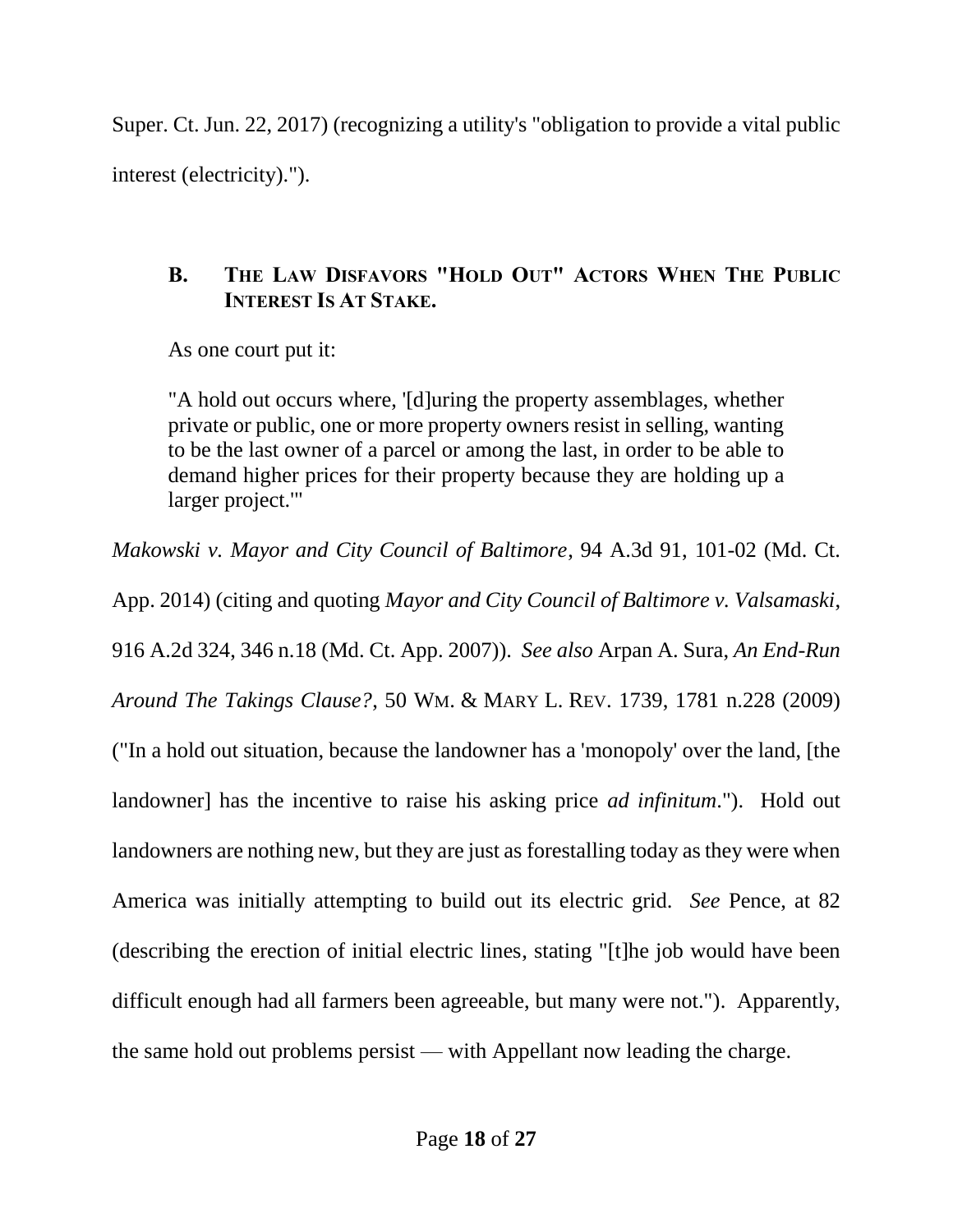Hold out scenarios almost always have negative implications. *See In re Marriage of Kolpek*, Case No. 11-0745, 2012 WL 299512, at \*3 (Iowa Ct. App. Feb. 1, 2012). *See also* John Fee, *Eminent Domain Use & Abuse*: Kelo *In Context* § 6.III (Feb. 2006) (describing "hold out problems" when there are "important public interests" weighed against property rights, with "utilities" as a common example). A ruling in favor of Appellant would ripple throughout Iowa's utility industry and the wallets of everyday Iowans. The Court should not allow a single landowner to hold up a project that could serve other utility consumers. *See* Lloyd Cohen, *Holdouts And Free Riders*, 20 J. LEGAL STUD. 351, 356 (1991) (explaining hold out scenarios to serve other customers throughout the State).

Appellants make much of the fact that Microsoft — a large multinational corporation — is likely to be the primary end-user of the energy supplied via the proposed energy line. *See* Appellant's Br. at pp. 21-24; and 40-50. As the famous Miles Davis jazz tune once noted: "So What?" *See Hall v. Inner City Records*, Case No. 79 Civ. 1854 (HFW), 1980 WL 1163, at \*1 (S.D.N.Y. Jun. 19, 1980). This is an unnecessary misdirection. Businesses operating in rural Iowa, regardless of size and nature, are still the "public" and entitled to the benefits secured to other members of the energy-consuming community. *See Schaefer v. Md. Dept. of the Envmt*., Case No. JFM-13-321, 2013 WL 509168, at \*1 (D. Md. Feb. 8, 2013) ("corporations are people too…"). *See also Puntenney v. IA Util. Bd.*, 928 N.W.2d 829, 851 (Iowa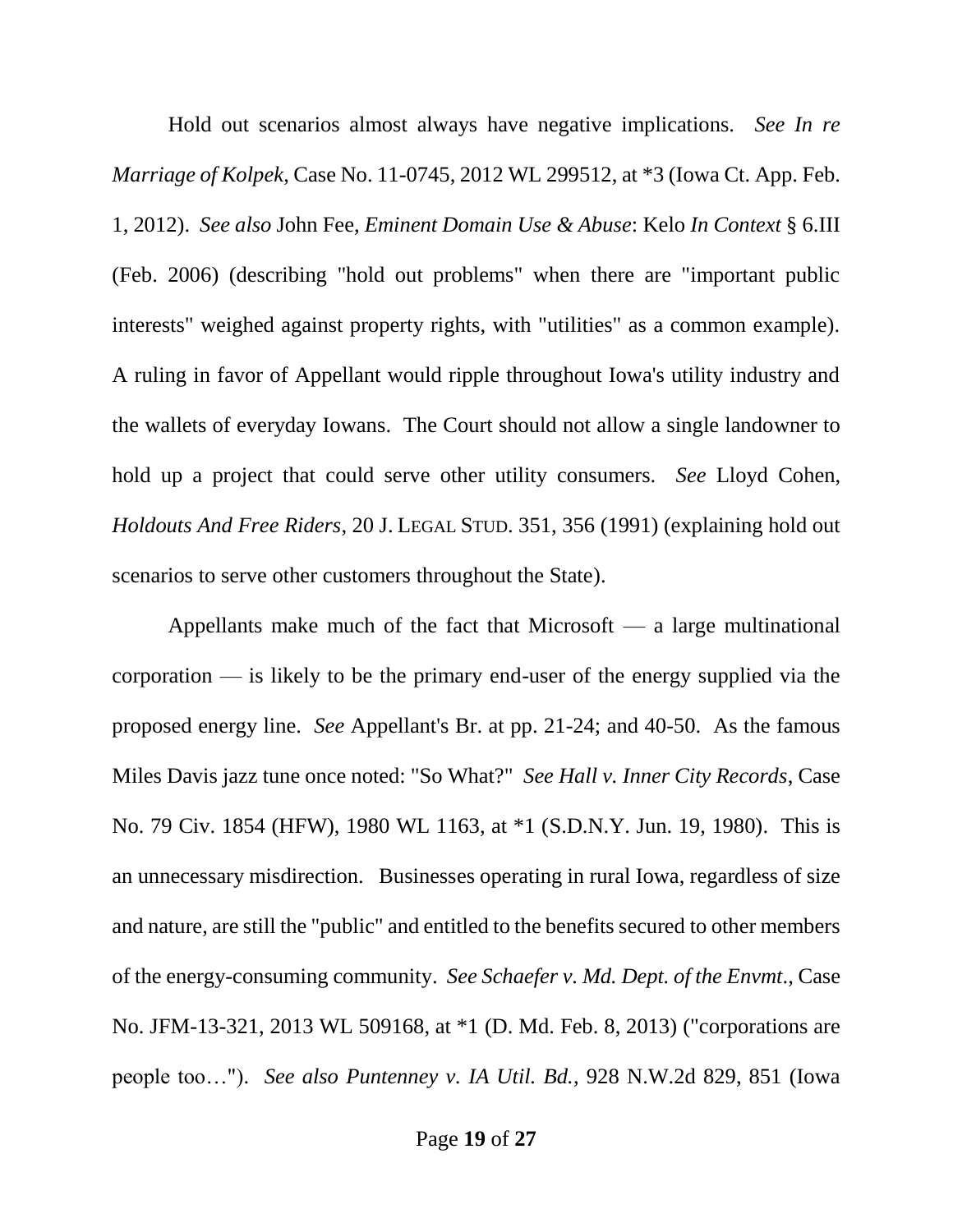2019) (utility determinations do "not hang on the presence of spigots and onramps"); *Wright v. Midwest Old Settlers & Threshers Ass'n*, 556 N.W.2d 808, 810- 11 (Iowa 1996) ("a common carrier need not serve all the public all the time."). The Court should not entertain Appellant's arguments in this regard.

To reframe it: what if Microsoft was standing in Appellant's shoes? Let us posit Microsoft owned land in the area in question, but refused to allow the public right-of-way to be used to serve Appellant's barn. One can imagine the uproar such an imbalanced situation would create. What Appellant is doing here is no different. Appellant seeks to prevent Microsoft from receiving vital utility services simply because Appellant does not want utility lines in an adjacent right-of-way — even though lines already exist there and have for a significant period of time. That would not be considered a just result if the situation was reversed and consequently cannot be considered just under these circumstances either. Additionally, it should be noted that any impact on Microsoft's electric service impacts not just Microsoft but all of the end-users of Microsoft's services which are increasingly critical to the 21st century economy. *See generally In re Chipotle Mexican Grill, Inc*., S.E.C. No Act. Ltr., 2016 WL 626463, at \*4 (Feb. 12, 2016) (explaining how disruptions in primary operational services to a company hurt not just the company, "but also the company's customers and third party stakeholders.").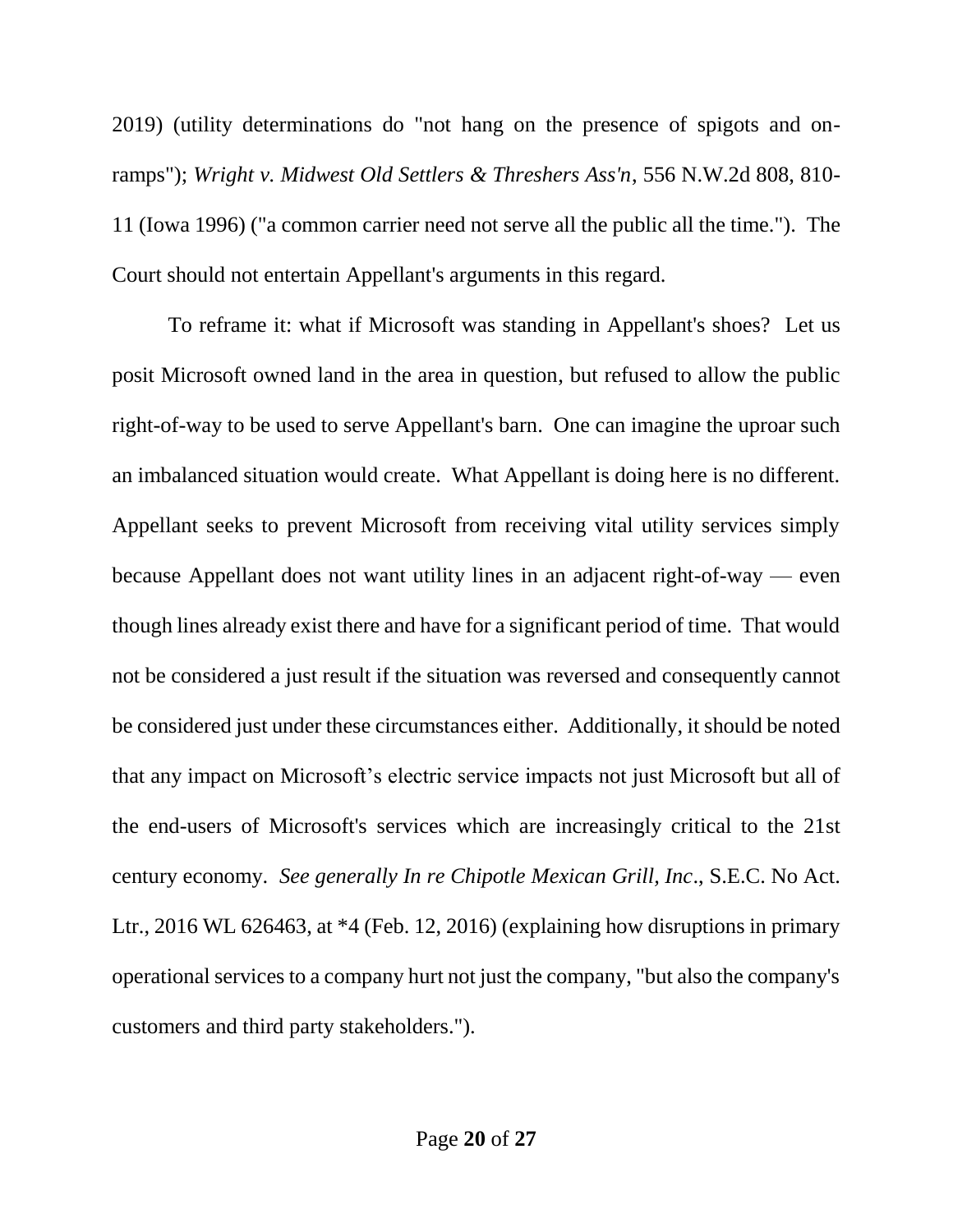Instead, Appellant's position would effectively encourage "hold out" landowners to use a "heckler's veto" to unilaterally stop otherwise economically valuable development projects now and in the future. *See generally Frye v. Kansas City, Mo. Police Dept*., 375 F.3d 785, 792-93 (8th Cir. 2004) ("the protection against heckler's vetoes even forbids statutory schemes that would allow a disapproving citizen to...complain<sup>[]</sup> on...apparently neutral grounds.").<sup>3</sup>

### **IV. APPELLANT HAS THE FUNDAMENTAL ARGUMENT BACKWARDS: IOWA CODE § 306.46 PROTECTS PRIVATE PROPERTY RIGHTS INSTEAD OF HARMING THEM.**

Appellant has taken a hard stance on preserving property rights in this case. *See*, *e.g*., Appellant's Br. at pp. 32-38. However, Appellant's arguments actually hurt that cause rather than help it.

As stated above, IOWA CODE § 306.46 is designed to alleviate issues related to the taking of private property through eminent domain. Using public right-ofways are a historically proven mechanism to circumvent property disputes by running electricity lines through alternate, public routes. *See* Pence, at 82 and 87. Using public road right-of-ways helps avoid the use of more intrusive means of

l

<sup>&</sup>lt;sup>3</sup> It should also be noted that as a regulated public utility in Iowa, MidAmerican is legally required to provide services to those requesting it within its service area. *See* IOWA CODE § 476.3; 471.5; 476.8; and 476.25. Whether Microsoft alone is the entity requesting service, or if it is one hundred people in "upper value estate homes," MidAmerican must abide by its legal obligations to configure service to those who demand it. For this reason alone, Appellant's "only one customer" argument must fail.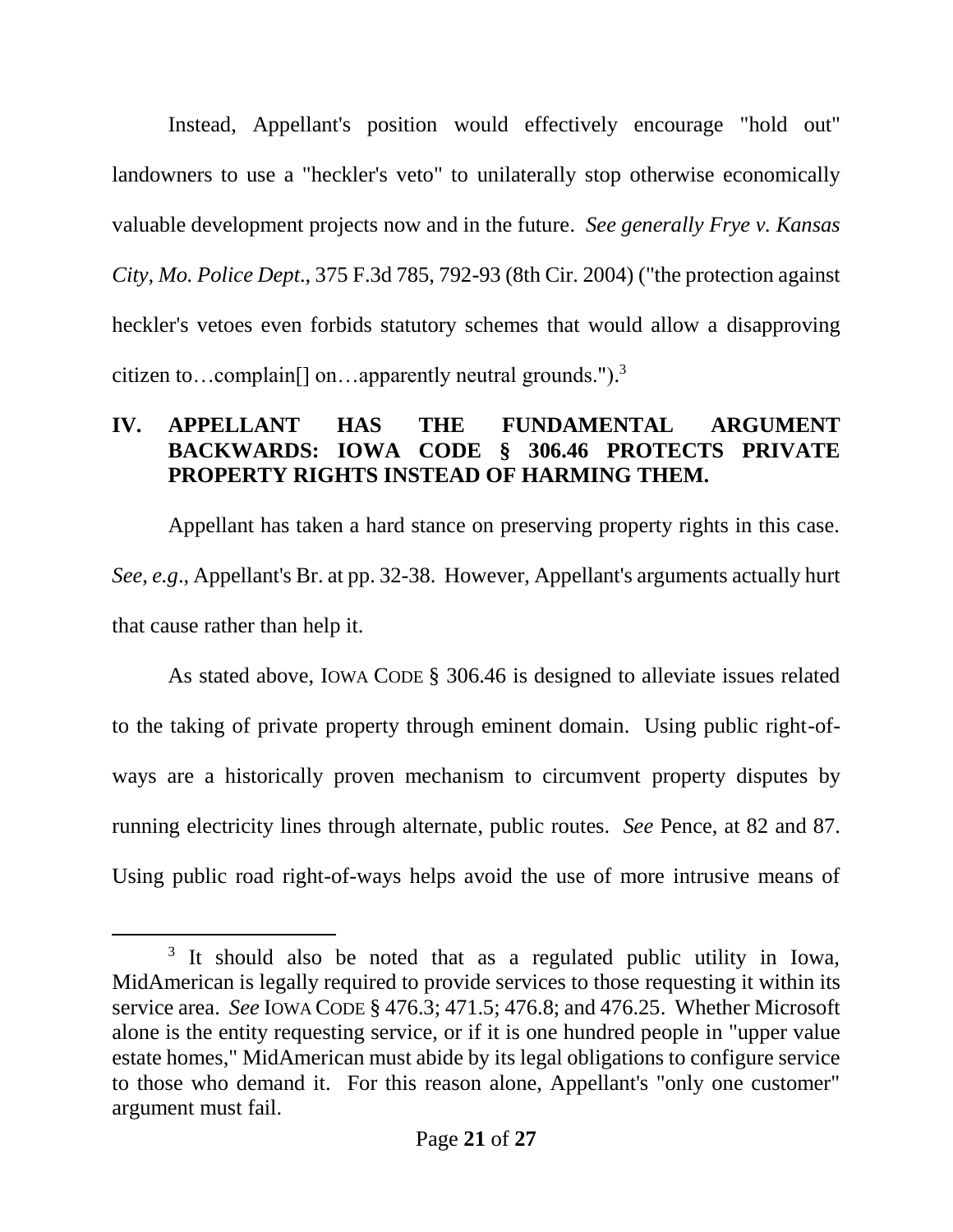constructing, maintaining, and repairing utility services, such as the use of eminent domain. *See*, *e.g*., *City of Long Branch v. Spanos*, Case No. A-2936-04T12936- 04T1, 2006 WL 1627977, at \*12 (N.J. Super. Ct. App. Div. Jun. 16, 2006) ("The power to take property through eminent domain is one of the most intrusive aspects of sovereignty…"). (quoting *Comm'r of Transp. v. D'Onofrio*, 562 A.2d 267, 269 (N.J. Super Ct. App. Div. 1989)).

At the inception of this case, eminent domain had not yet been sought because it was understood that it was not needed, and out of a sense of courtesy to ensure an amicable resolution for all involved. *See In re MidAmerican Energy Co*., Dkt. No. E-22417, 2021 WL 1087637, at \*3 (Iowa U.B. Mar. 18, 2021). If the use of public right-of-ways is not allowed under IOWA CODE § 306.46, it will spur utility companies of all types — electric, gas, water, sewer, and otherwise — to explore more assertive methods of operation that could be more burdensome to property owners than the thoughtful use of rights that have already been obtained. As a matter of public policy, eminent domain is not something to be encouraged, but it is the likely, if unintended, result of the position Appellant is taking under the facts of this case. *See*, *e.g*., *Dakota, Minn. & Eastern Ry. Corp. v. South Dakota,* 362 F.3d 512, 516 (8th Cir. 2004) ("In the event the proposed project is approved and DM & E cannot reach agreements with landowners, eminent domain proceedings may be pursued as an avenue of last resort.").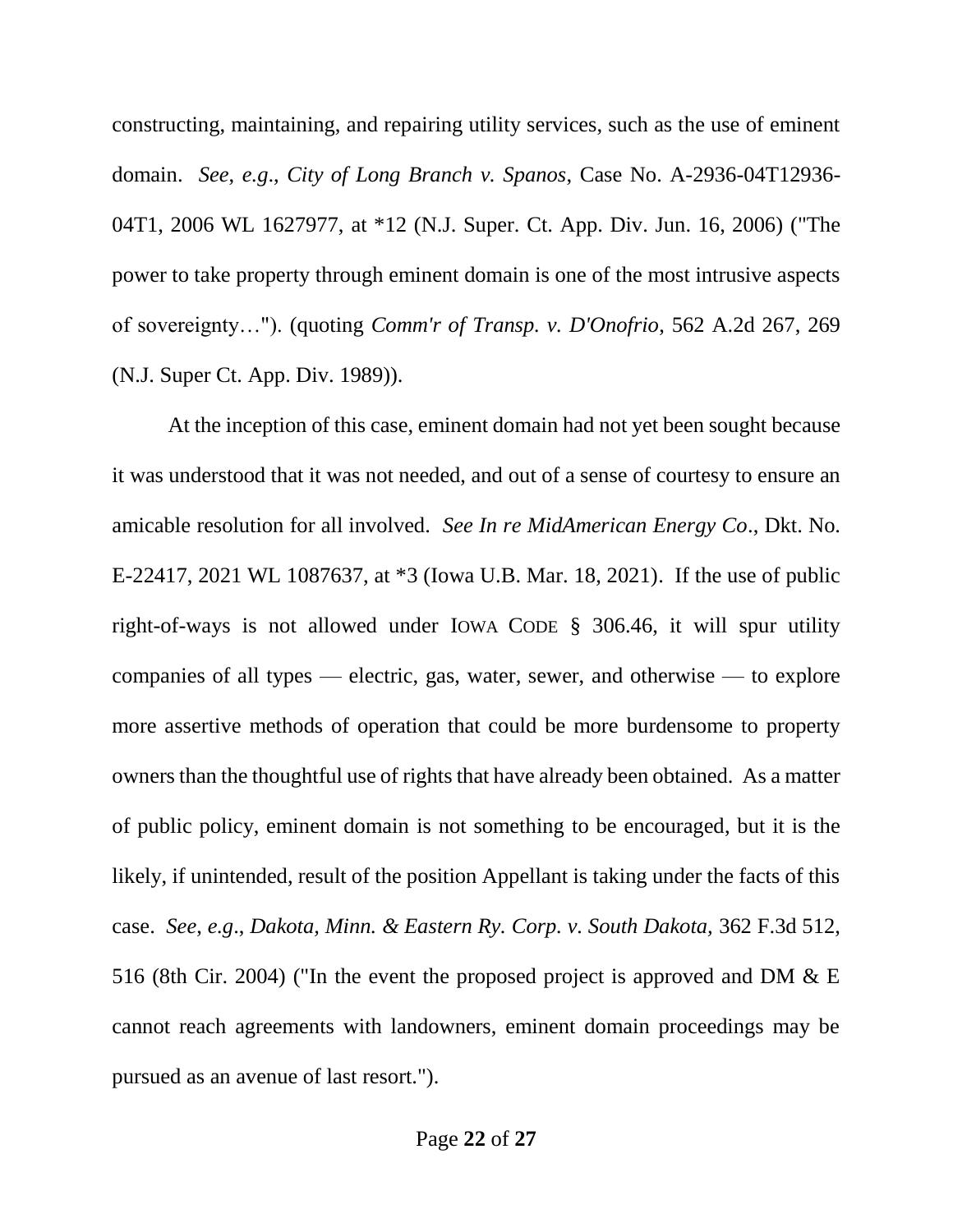#### **V. THIS CASE HAS IMPLICATIONS BEYOND ELECTRIC LINES.**

It is not only electric utilities that use public right-of-ways for providing vital services. For example, municipal utilities take advantage of the efficiencies of public right-of-ways for other integral operations such as water and sewer services. *See*, *e.g*., *Rural Water Sys. No. 1 v. Sioux Cnty*., 272 N.W.2d 466, 466-67 (Iowa 1978) (describing the laying of a water pipe in a public right-of-way); *Lenz. v. Hedrick*, Case No. 000-1258, 2002 WL 1766629, at \*1-2 (Iowa Ct. App. Jul. 31, 2002) (describing the laying of a sewer/drainage system in a public right-of-way).

More recently, the expansion of broadband internet and telecommunication facilities has also been an important focus of federal and state public policy. Governor Kim Reynolds has established the "Empower Rural Iowa Initiative," whose mission is, in part, to further the "connecting rural Iowa" efforts by providing and expanding high-speed internet across the State. *See* Gov. Kimberly K. Reynolds, EXEC. ORDER NO. 3 (Jul. 18, 2018). This initiative is intended to deploy infrastructure necessary to provide fast, reliable, and affordable broadband internet to rural Iowans who would otherwise not have access to it. *See*, *e.g*., *In re Nat'l Broadband Plan & State Broadband Dev. Plan*, Dkt. No. NOI-2010-0002, 2010 WL 3377936, at \*1 (Iowa U.B. Aug. 25, 2010) ("encourag[ing] targeted investment in broadband infrastructure, and emphasiz[ing] the importance of broadband in the future of [certain] programs…that would support broadband communications in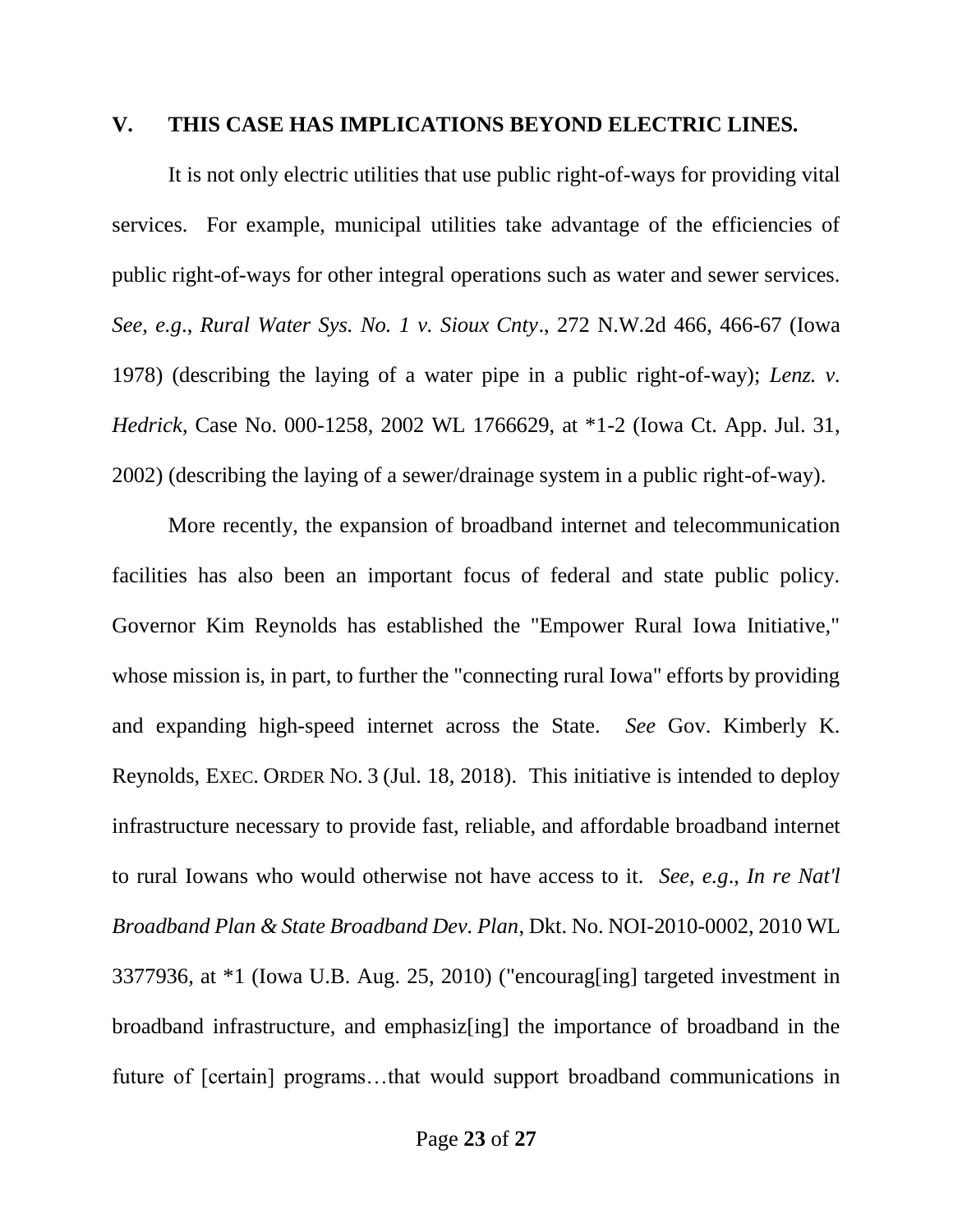areas that would remain unserved without support of which depend on universal support service to maintain existing service."). Some broadband build-outs have already been sited or placed in public right-of-ways to further these goals. *See*, *e.g*., *In re Allamakee-Clayton Elec. Coop., Inc*., Dkt. Nos. ETA-2015-0001, WRU-2015- 0006-0901, 2015 996836, at \*1-4 (Iowa U.B. Mar. 5, 2015).

If utility companies are not allowed to "piggy-back" on existing infrastructure lanes such as public right-of-ways for electric, gas, water, sewer, telecommunications, and internet services, the development and provision of essential services to Iowans will be hampered. This is true for both above-ground utility systems as well as underground utility systems, regardless of their nature. The Court should not bless such deleterious effects that would hurt both utility service and the State's economic growth and development. *See*, *e.g*., *Dalarna Farms v. Access Energy Coop*, 792 N.W.2d 656, 660 (Iowa 2010) ("We strive for 'a reasonable interpretation that best achieves the statute's purpose and avoids absurd results.'") (quoting *State v. Gonzales*, 718 N.W.2d 304, 308 (Iowa 2006)).

#### **VI. THE DISSENT AT THE IUB LEVEL WAS MISTAKEN.**

The original administrative order in this case by the IUB was a split decision, with two board members voting to grant the requested franchise and one board member being opposed. *See In re MidAmerican Energy Co*., Dkt. No. E-22417, 2021 WL 391886 (Iowa U.B. Feb. 1, 2021). The dissent, by board member Lozier,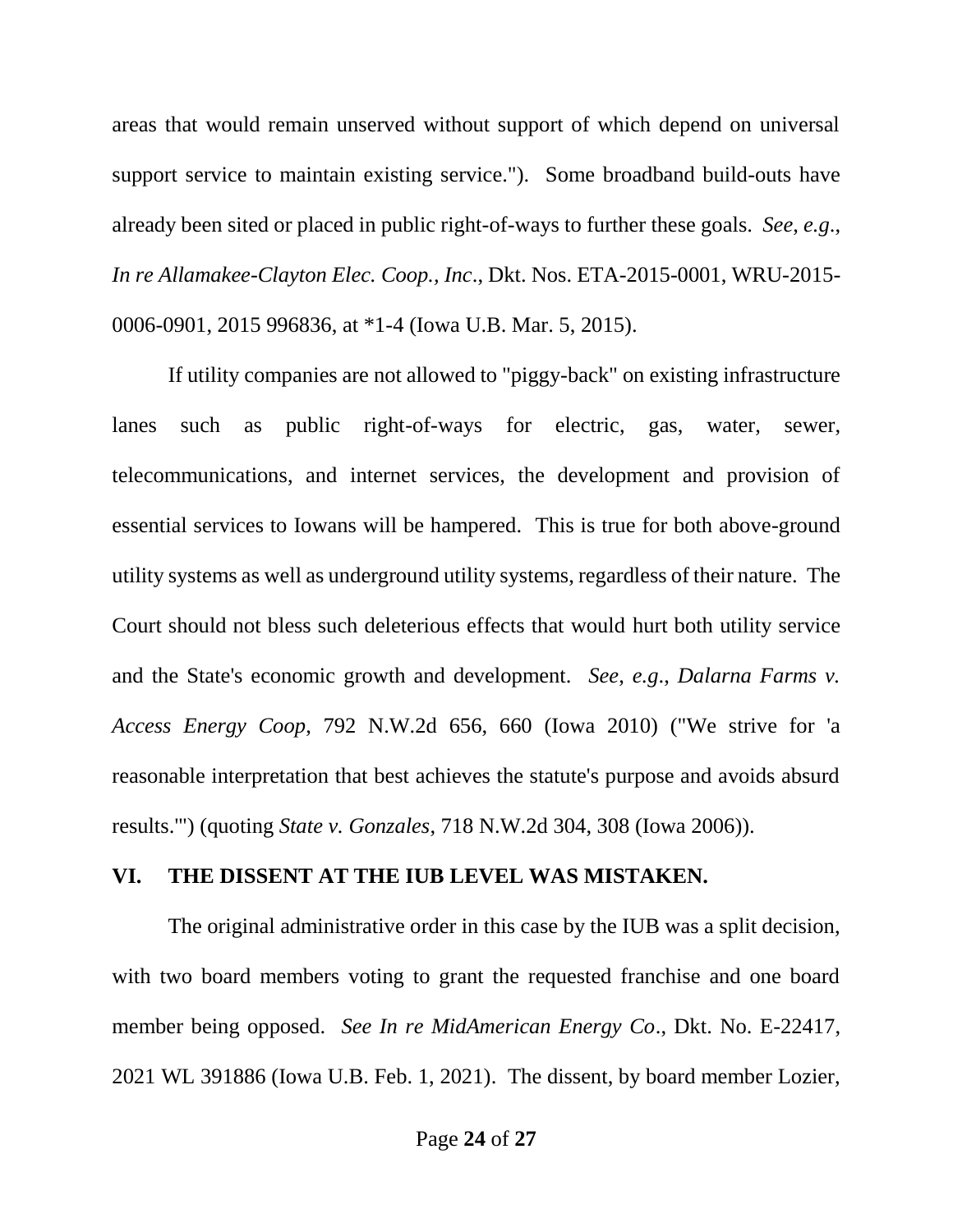rested part of its argument on the idea that because Appellant's land is comparatively more valuable than other surrounding real estate — *i.e*., Appellant's land is currently being used as "an equine breeding and training facility" that may be later subdivided for "upper value estate homes" — and other "lower cost" land abutting an "already devalued" highway corridor was nearby — the latter should be considered (and perhaps given priority) over the former for a planned route. *See id*. at 2021 WL 391886, at \*29-30. Board member Lozier's dissent further advocated utility companies "address private property valuation" when examining franchise locations. *Id*. at 2021 WL 391886, at \*30.<sup>4</sup>

The problem with this position is that the Iowa Code does not require such a "rich-land-poor-land" evaluation. *See* IOWA CODE §§ 306.46; and 478.3(2)(*a*) While alternative routes should be explored by utilities, *see* IOWA CODE § 478.3(2)(*a*)(6), the multifactor test required when filing for a petition for transmission lines does not require a utility to make a "lowest cost" analysis with respect to the value of the

l

<sup>4</sup> Appellant's arguments about the potential devaluation of her property in the future should she chose to subdivide it parcel-by-parcel for "high value estate homes" is peculiar. If those "high value estate homes" were to ever materialize, they would need individualized electricity too. The proposed project in question would be able to more efficiently satisfy those future/hypothetical needs. Establishing utility structures to satisfy anticipated future loads has been recognized as a valid public use. *See Fischer v. IA State Commerce Comm'n*, 368 N.W.2d 88, 97-98 (Iowa 1985); *Bradley*, 2002 WL 31882863, at \*5. *See also* IOWA CODE §§ 478.3(2)(*a*)(3) (requiring consideration of "the needs of the public presently served and future projections..."); and  $478.3(2)(a)(4)$  (requiring consideration of "future land use and zoning…"). In other words, Appellant seems to be arguing against her own case.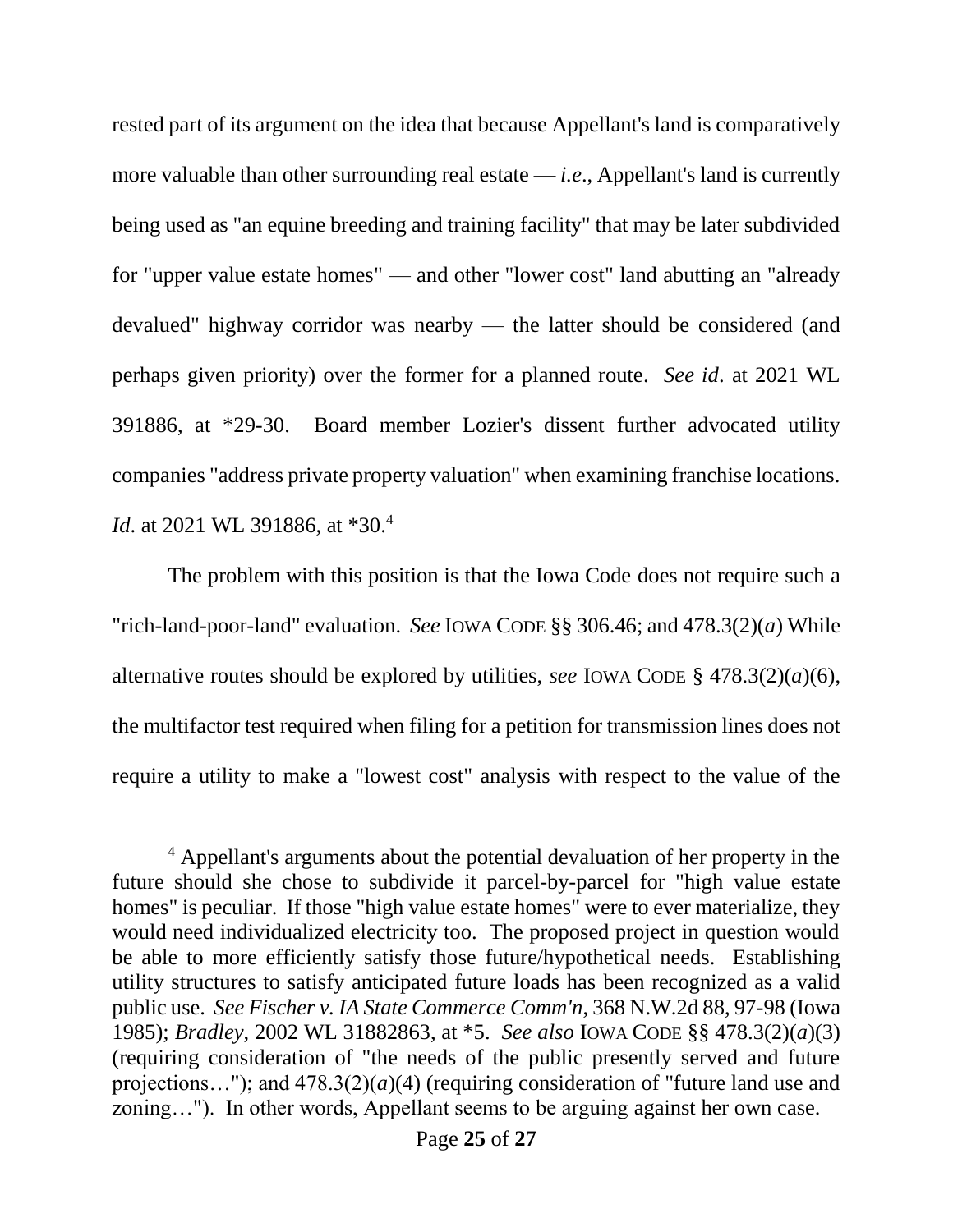underlying land to be impacted. The analysis devised by the Iowa Legislature instead instructs utilities to consider only future economic development, comprehensive planning, present and future utility needs, zoning matters, possible alternative routes, and inconvenience or undue injury to landowners. That's it. *See* IOWA CODE §§ 478.3(2)(*a*)(1)-(8).

The purported value of the dirt adjacent to a new utility installation is not a relevant factor when making a franchise decision. *See id*. This makes sense as a matter of public policy because Iowa law does not favor making demarcations between those with means, those with less means, and those without means altogether. *See State v. Snyder*, 203 N.W.2d 280, 287 (Iowa 1972) ("distinctions in the administration of…justice between rich and poor are generally not likely to bear up under constitutional scrutiny"); *State v. Sickels*, Case No. 13-0911, 2014 WL 1234477, at \*3 (Iowa Ct. App. Mar. 26, 2014) (same). To the extent board member Lozier's dissent at the IUB relies on this reasoning, it offends public policy and notions of basic fairness. It should not be adopted by the Court.

### **CONCLUSION**

For the above reasons, *Amici* respectfully urge the Court to affirm the ruling below.